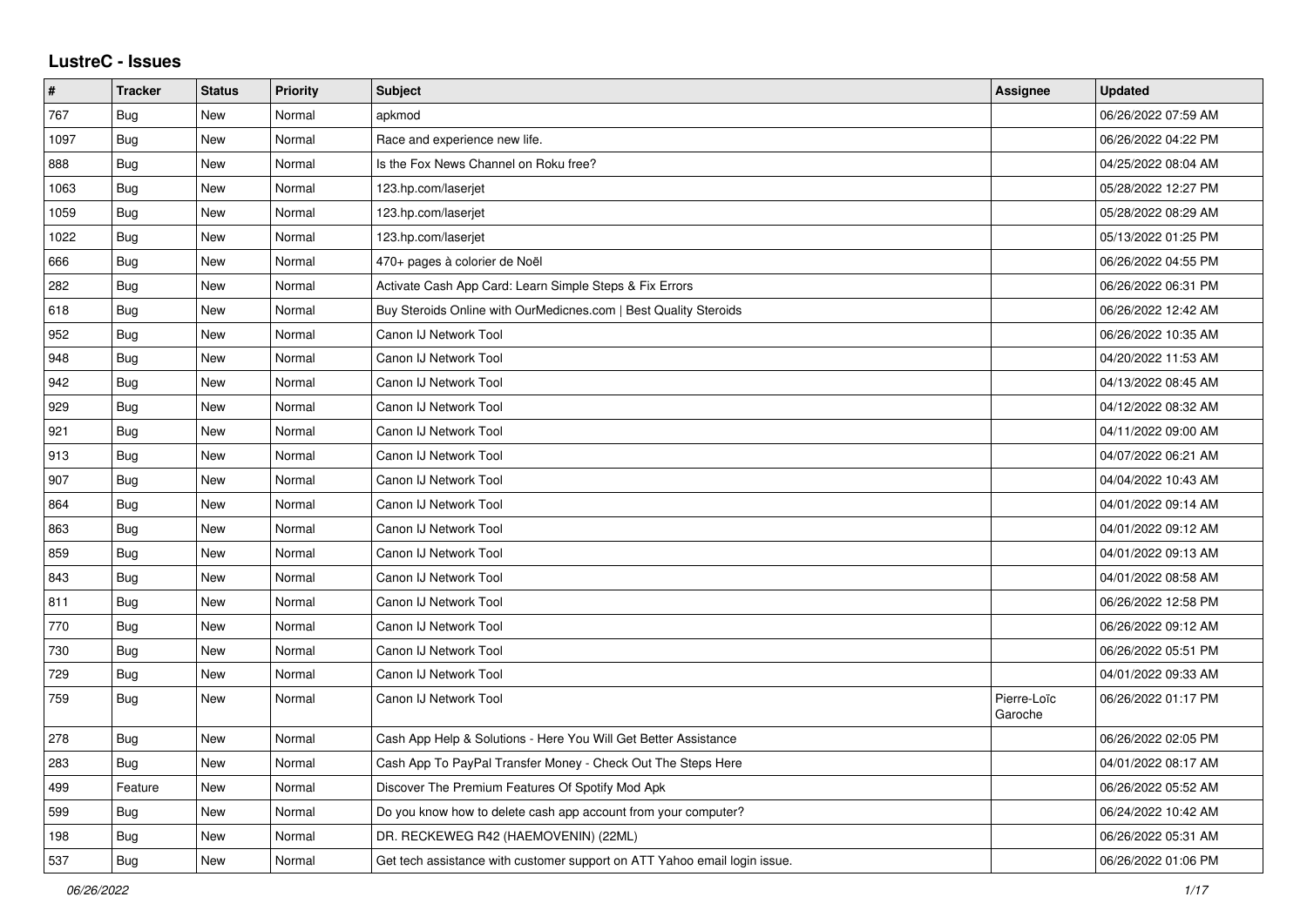| $\vert$ # | <b>Tracker</b> | <b>Status</b> | <b>Priority</b> | Subject                                                                                                                                      | <b>Assignee</b>        | <b>Updated</b>      |
|-----------|----------------|---------------|-----------------|----------------------------------------------------------------------------------------------------------------------------------------------|------------------------|---------------------|
| 841       | <b>Bug</b>     | New           | Normal          | How do I activate FOX NOW?                                                                                                                   |                        | 04/01/2022 08:58 AM |
| 839       | Bug            | New           | Normal          | How do I activate FOX NOW?                                                                                                                   |                        | 04/01/2022 08:58 AM |
| 823       | Feature        | New           | Normal          | How much does Disney Plus cost?                                                                                                              | Pierre-Loïc<br>Garoche | 04/01/2022 09:00 AM |
| 226       | Bug            | New           | Normal          | How to find reliable service reviews                                                                                                         | Anonymous              | 04/01/2022 08:46 AM |
| 824       | Feature        | New           | Normal          | How to watch Fox News on my Smart TV or similar devices?                                                                                     | Pierre-Loïc<br>Garoche | 04/01/2022 09:00 AM |
| 76        | Bug            | New           | Normal          | Import error: Load error: imported node real_to_int declared in a regular Lustre file. File "include/conv.lusi", line<br>1, characters 0-64: |                        | 06/26/2022 05:52 AM |
| 947       | Bug            | New           | Normal          | is Disney Now and Disney Plus different?                                                                                                     |                        | 04/14/2022 09:53 AM |
| 941       | Bug            | New           | Normal          | is Disney Now and Disney Plus different?                                                                                                     |                        | 06/26/2022 12:10 PM |
| 886       | <b>Bug</b>     | New           | Normal          | Is the Fox News Channel on Roku free?                                                                                                        |                        | 04/01/2022 09:16 AM |
| 840       | Bug            | New           | Normal          | Is Tubi really free and legal?                                                                                                               |                        | 04/01/2022 08:58 AM |
| 289       | <b>Bug</b>     | New           | Normal          | Recover Yahoo Mail Forgotten Password - Explore Kanata Chinese                                                                               |                        | 06/26/2022 12:59 PM |
| 249       | <b>Bug</b>     | New           | Normal          | Steps to Activate Cash App Card in Less then 2 Minutes - Get Information                                                                     | Pierre-Loïc<br>Garoche | 06/21/2022 07:52 PM |
| 192       | <b>Bug</b>     | New           | Normal          | The code Caffe                                                                                                                               |                        | 05/09/2022 10:16 AM |
| 170       | Feature        | New           | Normal          | top mba colleges in bangalore                                                                                                                |                        | 06/26/2022 05:46 PM |
| 889       | <b>Bug</b>     | New           | Normal          | What is Plex and how it's work?                                                                                                              |                        | 04/01/2022 09:14 AM |
| 887       | Bug            | New           | Normal          | What is Plex and how it's work?                                                                                                              |                        | 04/01/2022 09:16 AM |
| 946       | Bug            | New           | Normal          | What is Plex and Is Plex Legal?                                                                                                              |                        | 06/26/2022 05:23 AM |
| 940       | <b>Bug</b>     | New           | Normal          | What is Plex and Is Plex Legal?                                                                                                              |                        | 06/26/2022 04:50 PM |
| 228       | Bug            | New           | Normal          | Why Does Cash App Transaction Failed? - Here Is the Answer                                                                                   |                        | 06/26/2022 12:40 PM |
| 579       | Bug            | New           | Normal          | YOUR CV MAKES YOUR FIRST IMPRESSION                                                                                                          | Christophe<br>Garion   | 06/26/2022 06:07 PM |
| 995       | Feature        | New           | Normal          | "ij.start canon                                                                                                                              |                        | 06/14/2022 03:27 PM |
| 1007      | Bug            | New           | Normal          | 'ij.start canon                                                                                                                              |                        | 05/18/2022 10:40 AM |
| 1068      | Bug            | New           | Normal          | 123.hp.com/laserjet                                                                                                                          |                        | 05/31/2022 12:22 PM |
| 1046      | Bug            | New           | Normal          | 123.hp.com/laserjet                                                                                                                          |                        | 05/24/2022 10:46 AM |
| 997       | Bug            | New           | Normal          | 123.hp.com/laserjet                                                                                                                          |                        | 05/06/2022 05:33 AM |
| 193       | Bug            | New           | Normal          | 18% Discount on Homeopathic medicines                                                                                                        |                        | 06/26/2022 03:13 PM |
| 1126      | Bug            | New           | Normal          | 1PLSD                                                                                                                                        |                        | 06/25/2022 09:36 AM |
| 1037      | Feature        | New           | Normal          | 1p lsd                                                                                                                                       | Christophe<br>Garion   | 05/19/2022 05:25 AM |
| 807       | Bug            | New           | Normal          | 1v1Battle is a strategic action 'Build and shoot' game                                                                                       |                        | 04/01/2022 08:56 AM |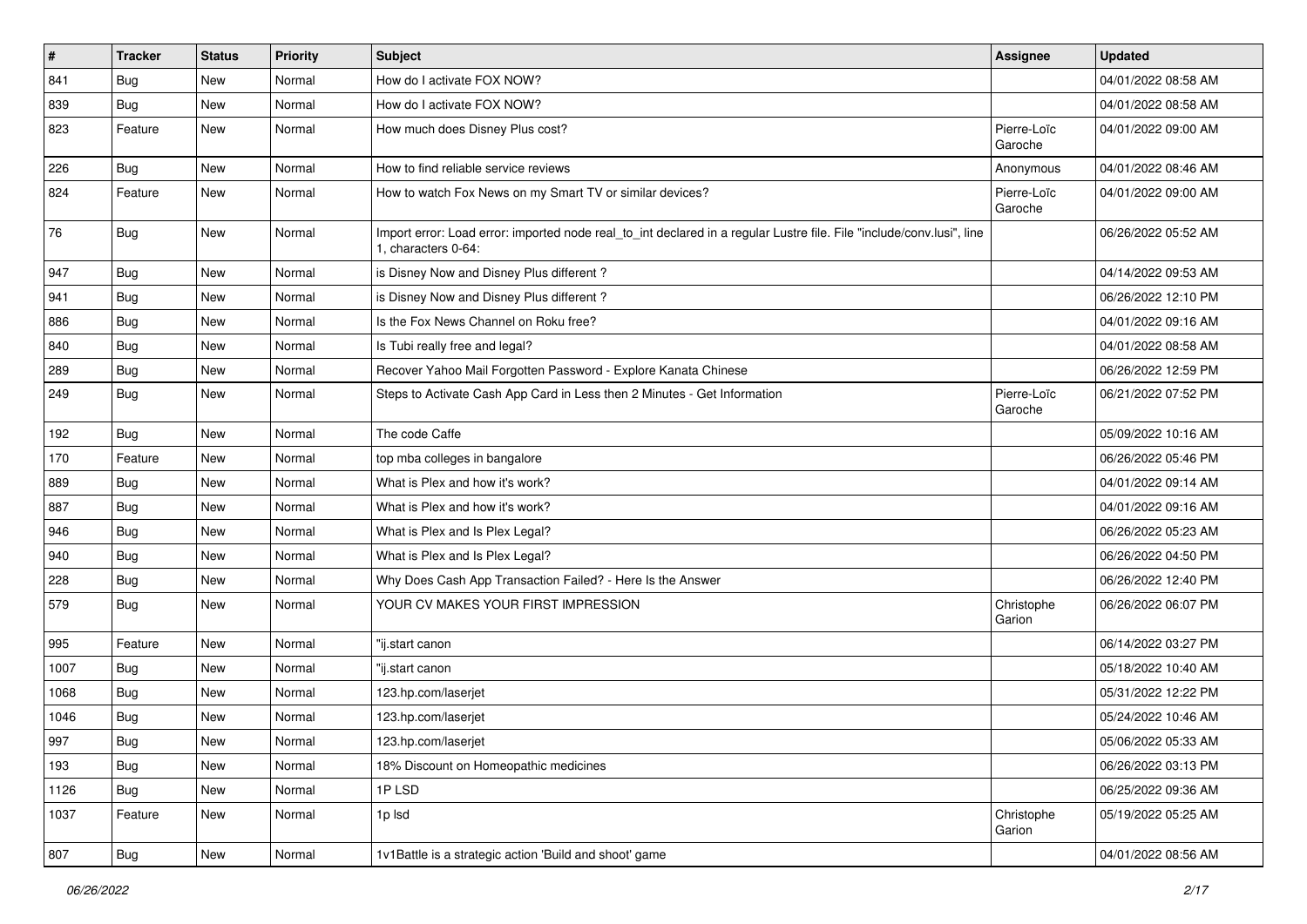| $\vert$ # | <b>Tracker</b> | <b>Status</b> | Priority | Subject                                                        | <b>Assignee</b>        | <b>Updated</b>      |
|-----------|----------------|---------------|----------|----------------------------------------------------------------|------------------------|---------------------|
| 265       | <b>Bug</b>     | New           | Normal   | 3 Faq's On Downloading To Your Apple Ipod                      |                        | 06/26/2022 01:26 PM |
| 1029      | Bug            | New           | Normal   | 5 Reasons Why People Love Coloring Pages?                      |                        | 05/16/2022 11:53 AM |
| 504       | Bug            | New           | Normal   | A beginner should always look for online Java assignment help! |                        | 06/26/2022 09:15 AM |
| 735       | <b>Bug</b>     | New           | Normal   | A quick fix of how to get money back from cash app stocks      |                        | 06/26/2022 01:31 PM |
| 145       | Bug            | New           | Normal   | abdulbaissagar                                                 |                        | 06/23/2022 10:46 PM |
| 939       | Bug            | New           | Normal   | Ability to change sound notifications                          | Christophe<br>Garion   | 05/11/2022 10:07 PM |
| 142       | Feature        | New           | Normal   | About ashimary hair                                            |                        | 06/26/2022 09:07 AM |
| 156       | <b>Bug</b>     | New           | Normal   | Access old cash app account                                    |                        | 04/01/2022 08:00 AM |
| 275       | Bug            | New           | Normal   | Activate Cash App Card With Or Without QR - Step By Step Guide | Pierre-Loïc<br>Garoche | 06/26/2022 07:18 PM |
| 230       | Bug            | New           | Normal   | Add Money To Cash App Card - Auto Cash Apps                    |                        | 06/26/2022 11:25 AM |
| 116       | Bug            | New           | Normal   | aertaeyg                                                       |                        | 06/26/2022 05:38 AM |
| 184       | <b>Bug</b>     | New           | Normal   | Affordable Business Writing Services                           |                        | 06/26/2022 09:46 AM |
| 122       | <b>Bug</b>     | New           | Normal   | <b>AFL Live Stream</b>                                         |                        | 04/01/2022 07:55 AM |
| 203       | <b>Bug</b>     | New           | Low      | Airport Taxi Guildford                                         | Anonymous              | 06/26/2022 06:03 PM |
| 239       | <b>Bug</b>     | New           | Normal   | Algunas características más de Choices MOD APK                 |                        | 06/25/2022 10:05 AM |
| 175       | Feature        | New           | Normal   | All About Cash App Transfer Fail Problems                      |                        | 06/26/2022 01:45 PM |
| 286       | <b>Bug</b>     | New           | Normal   | All About Cash App Transfer Fail Problems                      |                        | 04/01/2022 07:49 AM |
| 284       | Bug            | New           | Normal   | All About Cash App Transfer Fail Problems                      |                        | 06/26/2022 03:15 PM |
| 190       | Bug            | New           | Normal   | All About Cash App Transfer Fail Problems                      |                        | 06/26/2022 10:07 AM |
| 251       | <b>Bug</b>     | New           | Normal   | All About Cash App Transfer Fail Problems                      | Pierre-Loïc<br>Garoche | 06/26/2022 12:57 PM |
| 911       | Bug            | New           | Normal   | Aluminum Windows & Doors                                       |                        | 04/06/2022 08:10 PM |
| 476       | Feature        | New           | High     | <b>American Airlines Reservations</b>                          |                        | 06/26/2022 04:14 AM |
| 233       | Bug            | New           | Normal   | Anauthorsway.com: My User Experience                           |                        | 06/26/2022 04:14 PM |
| 660       | Bug            | New           | Normal   | Anchovies Nutrition Facts And Health Benefits                  |                        | 04/01/2022 09:40 AM |
| 918       | <b>Bug</b>     | New           | Normal   | Antivirus for IOS                                              |                        | 06/16/2022 10:36 PM |
| 760       | Bug            | New           | Normal   | apkmod                                                         |                        | 05/20/2022 05:32 AM |
| 1054      | <b>Bug</b>     | New           | Normal   | Apkmodule                                                      | Pierre-Loïc<br>Garoche | 05/26/2022 03:37 PM |
| 896       | Feature        | New           | Normal   | Application of North Finder in Mining Industry                 | Xavier Thirioux        | 04/01/2022 09:49 AM |
| 899       | Feature        | New           | Normal   | Application of Optical Fiber Gyroscope                         | Christophe<br>Garion   | 04/02/2022 11:23 AM |
| 519       | Bug            | New           | Normal   | Are you finding online UK Assignment writers?                  |                        | 06/26/2022 02:55 PM |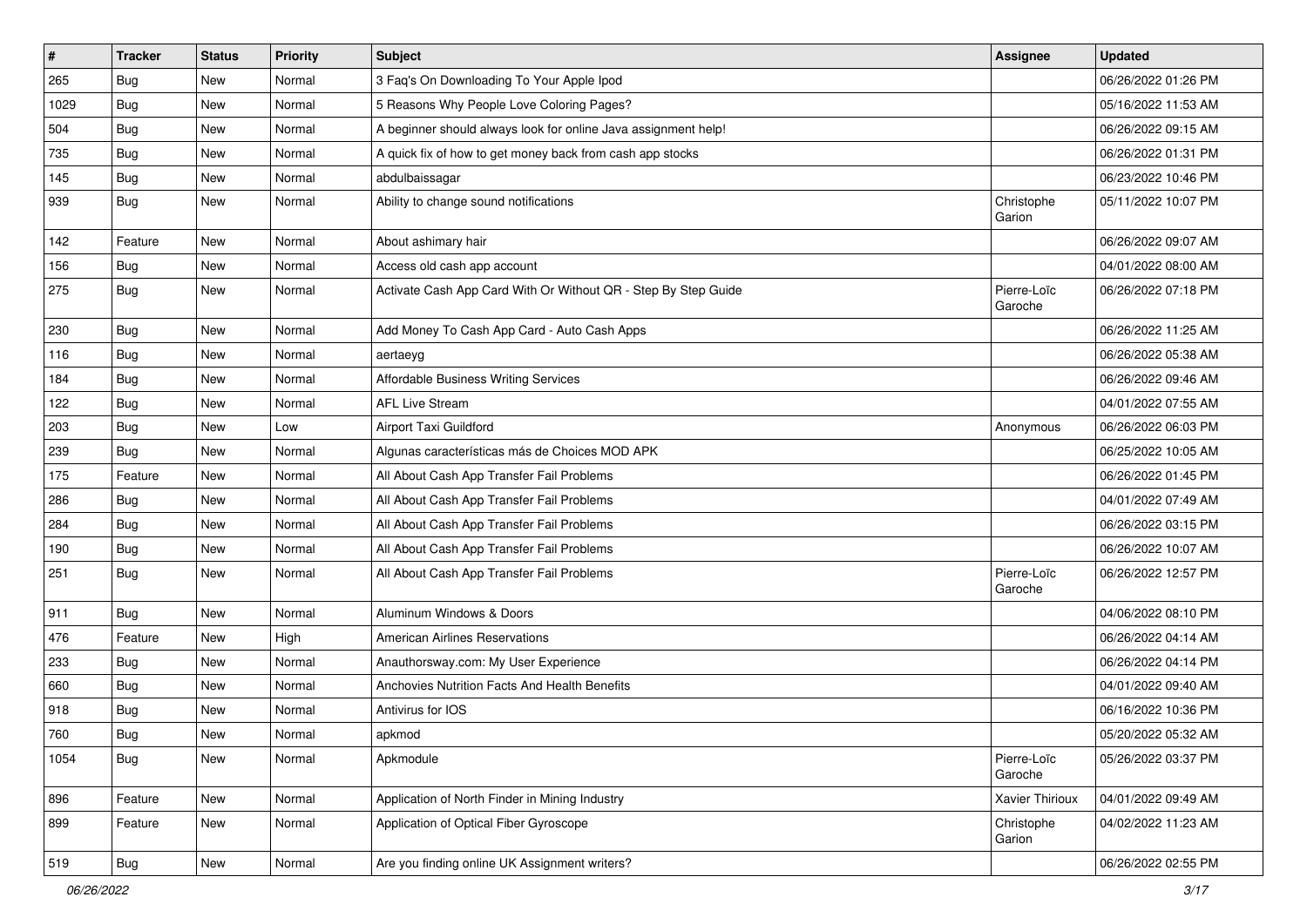| $\sharp$ | <b>Tracker</b> | <b>Status</b> | <b>Priority</b> | Subject                                                                   | <b>Assignee</b>        | <b>Updated</b>      |
|----------|----------------|---------------|-----------------|---------------------------------------------------------------------------|------------------------|---------------------|
| 273      | Bug            | New           | High            | assignment help online                                                    |                        | 04/01/2022 08:17 AM |
| 787      | Bug            | <b>New</b>    | Normal          | <b>Assured Assignment Help</b>                                            |                        | 06/26/2022 06:14 PM |
| 302      | Bug            | New           | Normal          | Auto Electrical Repair Services in Norcross GA                            |                        | 06/10/2022 06:30 AM |
| 297      | Bug            | New           | Normal          | Auto Lighting Installation Services in Norcross GA                        |                        | 04/01/2022 07:21 AM |
| 396      | Bug            | New           | Normal          | Auto Transport Services in Annapolis MD                                   |                        | 04/01/2022 07:15 AM |
| 372      | Bug            | New           | Normal          | Auto Transport Services in Arlington County VA                            |                        | 06/26/2022 10:03 AM |
| 360      | Bug            | New           | Normal          | Auto Transport Services in Baltimore MD                                   |                        | 04/01/2022 07:13 AM |
| 378      | <b>Bug</b>     | New           | Normal          | Auto Transport Services in Fairfax VA                                     |                        | 04/01/2022 07:17 AM |
| 384      | <b>Bug</b>     | New           | Normal          | Auto Transport Services in McLean VA                                      |                        | 04/01/2022 07:17 AM |
| 402      | Bug            | New           | Normal          | Auto Transport Services in Potomac MD                                     |                        | 04/01/2022 07:47 AM |
| 390      | <b>Bug</b>     | New           | Normal          | Auto Transport Services in Sterling VA                                    |                        | 04/01/2022 07:16 AM |
| 366      | Bug            | New           | Normal          | Auto Transport Services in Washington DC                                  |                        | 04/01/2022 07:12 AM |
| 491      | Feature        | New           | Normal          | Automatically download and paste Reddit wallpapers into Windows           |                        | 06/26/2022 11:49 AM |
| 958      | <b>Bug</b>     | New           | Normal          | Avail Cash app support service to know Sutton bank cash app number        |                        | 06/26/2022 08:46 AM |
| 702      | Bug            | New           | Normal          | Avail Chime Customer Service to know How To Get Chime Bank Statement      |                        | 06/26/2022 11:41 AM |
| 731      | Bug            | New           | Normal          | Avail Of Cash App Customer Service If Unable To Down Cash App Mobile App? |                        | 06/25/2022 08:36 PM |
| 936      | <b>Bug</b>     | New           | Normal          | Avantages de l'extension AliTools pour faire du shopping sur Aliexpress   | Pierre-Loïc<br>Garoche | 04/12/2022 11:35 AM |
| 954      | Bug            | New           | Normal          | AZ Screen Recorder Mod                                                    |                        | 06/25/2022 11:24 PM |
| 191      | Bug            | New           | Normal          | <b>B2B Branding</b>                                                       |                        | 06/13/2022 12:50 AM |
| 989      | Bug            | New           | Normal          | Barewoods Wax Cigar                                                       |                        | 06/26/2022 09:19 AM |
| 216      | Feature        | New           | High            | Barry Keoghan                                                             | Pierre-Loïc<br>Garoche | 06/26/2022 08:04 AM |
| 146      | <b>Bug</b>     | New           | Normal          | bayabais                                                                  |                        | 06/26/2022 06:52 PM |
| 247      | Bug            | New           | Normal          | best 4 Channel Amp                                                        |                        | 06/26/2022 02:47 PM |
| 786      | Bug            | New           | Normal          | Best Assignment Help in Australia & UK                                    |                        | 06/21/2022 09:28 PM |
| 254      | Feature        | New           | Normal          | best ayurvedic treatment for psoriasis                                    |                        | 04/01/2022 08:13 AM |
| 545      | Feature        | <b>New</b>    | Normal          | <b>Best Canvas Print Company</b>                                          |                        | 06/17/2022 08:25 PM |
| 255      | Feature        | New           | Normal          | best doctor for psoriasis                                                 |                        | 06/26/2022 04:49 PM |
| 602      | <b>Bug</b>     | New           | Normal          | Best Essay Writing Service UK                                             | Pierre-Loïc<br>Garoche | 06/26/2022 12:16 AM |
| 601      | <b>Bug</b>     | New           | Normal          | Best Essay Writing Service UK                                             | Pierre-Loïc<br>Garoche | 06/26/2022 04:23 PM |
| 879      | Feature        | New           | Normal          | Best Garage Door Repair in Massachusetts                                  |                        | 04/01/2022 09:16 AM |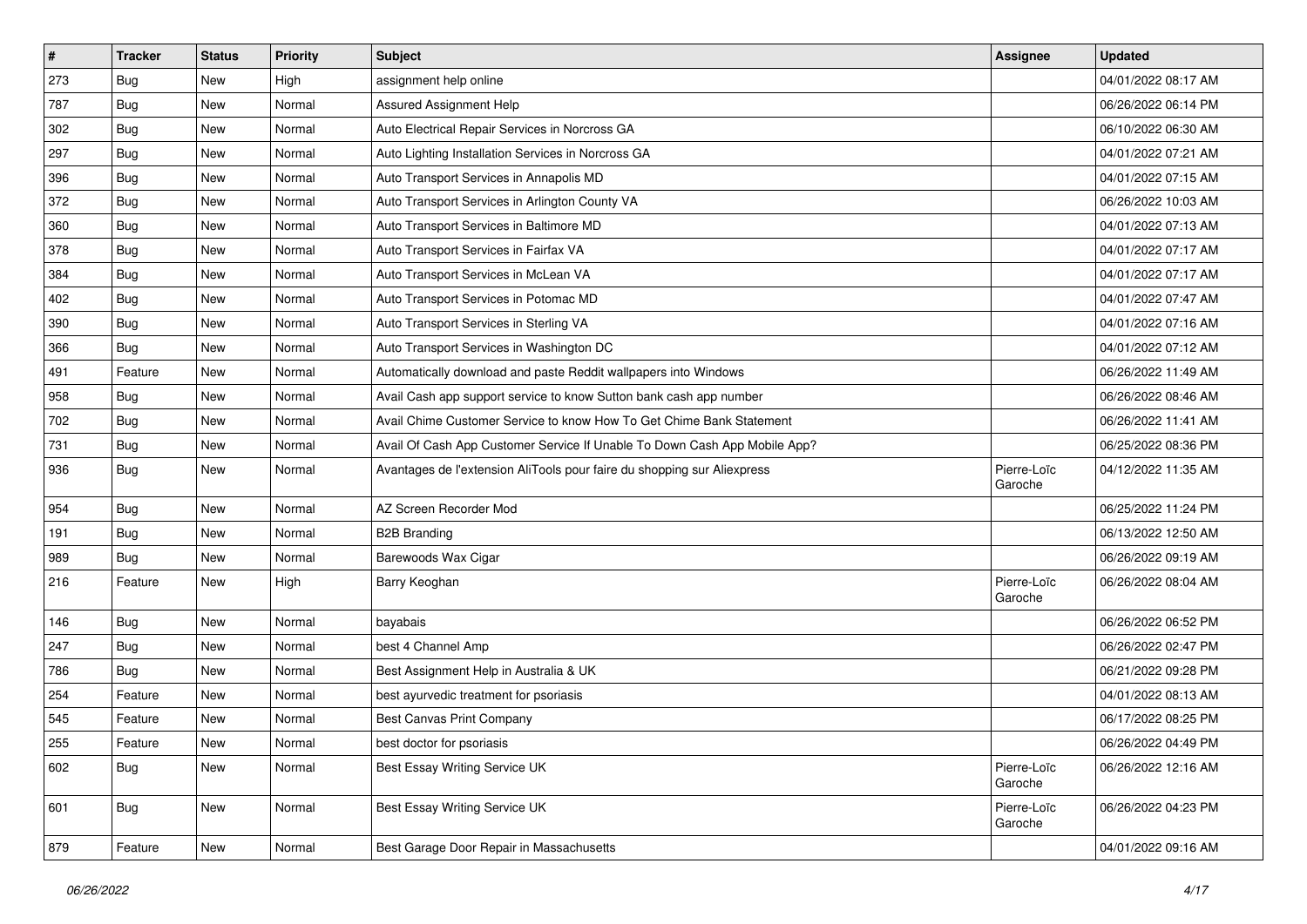| #    | <b>Tracker</b> | <b>Status</b> | <b>Priority</b> | <b>Subject</b>                                                                   | <b>Assignee</b>        | <b>Updated</b>      |
|------|----------------|---------------|-----------------|----------------------------------------------------------------------------------|------------------------|---------------------|
| 257  | Bug            | New           | Normal          | Best latte machines                                                              |                        | 06/26/2022 11:07 AM |
| 586  | <b>Bug</b>     | <b>New</b>    | Normal          | Best Modifications For Your Mobile Phone                                         |                        | 06/26/2022 01:51 AM |
| 1050 | Feature        | New           | Normal          | Best Smart Phone Repair in Delhi                                                 |                        | 05/25/2022 10:33 AM |
| 780  | Bug            | New           | Normal          | Best Whatsapp Modified APKs                                                      | Pierre-Loïc<br>Garoche | 06/25/2022 06:54 AM |
| 741  | <b>Bug</b>     | New           | Normal          | <b>Blockchain Technology Solutions</b>                                           |                        | 06/26/2022 02:19 AM |
| 202  | Bug            | New           | Normal          | blonde wig                                                                       |                        | 06/26/2022 12:52 AM |
| 143  | Bug            | New           | Normal          | Bob lace front wigs                                                              |                        | 06/25/2022 10:05 AM |
| 179  | Bug            | New           | Normal          | body wave                                                                        |                        | 04/01/2022 08:41 AM |
| 299  | Bug            | New           | Normal          | Brake Caliper Painting Services in Norcross GA                                   |                        | 04/01/2022 07:20 AM |
| 831  | Bug            | New           | Normal          | Build and shoot                                                                  |                        | 05/29/2022 04:47 PM |
| 1052 | Bug            | New           | Normal          | Build Now GG is a new battle royale game.                                        |                        | 05/26/2022 04:24 AM |
| 835  | <b>Bug</b>     | New           | Normal          | Build your strong army with Taming io                                            |                        | 04/01/2022 08:59 AM |
| 557  | Feature        | New           | Normal          | <b>Business Law Assignment Help</b>                                              |                        | 06/26/2022 03:01 AM |
| 611  | Feature        | New           | Normal          | Buy All Modafinil & Armodafinil Tablets @Buy Modafinil US                        |                        | 06/26/2022 05:44 PM |
| 621  | Bug            | New           | Normal          | Buy All Modafinil & Armodafinil Tablets @Buy Modafinil US                        |                        | 06/26/2022 02:20 AM |
| 616  | Bug            | New           | Normal          | Buy Anavar Tablets   Anavar For Sale in USA, UK & Australia                      |                        | 06/24/2022 03:52 PM |
| 613  | Bug            | New           | Normal          | Buy Aspadol 100mg Tab Online in US, UK, AU   Erospharmacy                        |                        | 06/26/2022 09:10 AM |
| 494  | Bug            | New           | Normal          | <b>Buy Discussion Post</b>                                                       |                        | 06/26/2022 02:29 PM |
| 635  | Bug            | New           | Normal          | Buy Steroids Online with OurMedicnes.com   Best Quality Steroids                 |                        | 06/26/2022 12:01 AM |
| 924  | Bug            | New           | Normal          | buy tec 9                                                                        |                        | 04/11/2022 02:54 PM |
| 634  | <b>Bug</b>     | New           | Normal          | Buy Vidalista Tablets (Tadalafil) at [\$25 OFF + Free Shipping] Vidalistatablets |                        | 06/25/2022 04:00 PM |
| 617  | Bug            | New           | Normal          | Buy Vidalista Tablets (Tadalafil) at [\$25 OFF + Free Shipping] Vidalistatablets |                        | 06/26/2022 10:11 AM |
| 259  | <b>Bug</b>     | New           | Normal          | call center services                                                             |                        | 06/26/2022 01:30 AM |
| 690  | Bug            | New           | Normal          | campervan hire                                                                   |                        | 06/26/2022 06:47 PM |
| 1044 | <b>Bug</b>     | New           | Normal          | Can I Disapprove If Random Person Sent Me Money On Cash App?                     |                        | 05/26/2022 03:51 PM |
| 964  | Bug            | New           | Normal          | Can I Fix Cash App Transfer Failed Issues By Adding Sufficient Funds?            |                        | 06/26/2022 07:21 AM |
| 522  | Feature        | New           | Normal          | Can You Check App Limits, If Cash app won't let me send money?                   |                        | 06/26/2022 11:29 AM |
| 865  | i Bug          | New           | Normal          | Canon IJ Printer Utility                                                         |                        | 05/18/2022 07:24 PM |
| 944  | Feature        | New           | Normal          | Canon.com/ijsetup                                                                |                        | 04/16/2022 01:25 PM |
| 847  | Feature        | New           | Normal          | Canon.com/ijsetup                                                                |                        | 04/01/2022 09:08 AM |
| 845  | Feature        | New           | Normal          | canon.com/ijsetup                                                                |                        | 04/01/2022 08:58 AM |
| 813  | Feature        | New           | Normal          | Canon.com/ijsetup                                                                |                        | 05/25/2022 08:27 AM |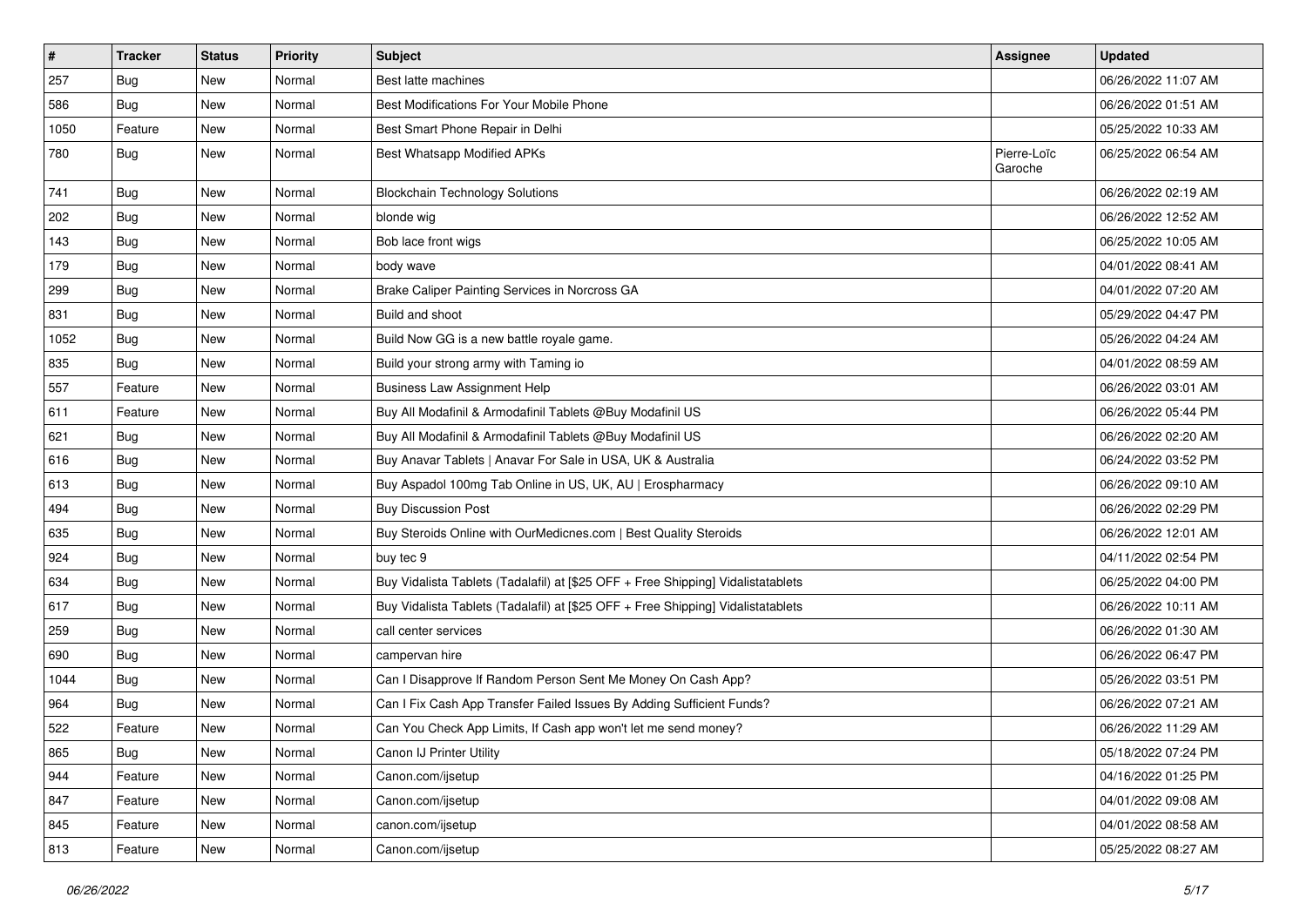| $\sharp$ | <b>Tracker</b> | <b>Status</b> | <b>Priority</b> | <b>Subject</b>                                                       | <b>Assignee</b>        | <b>Updated</b>      |
|----------|----------------|---------------|-----------------|----------------------------------------------------------------------|------------------------|---------------------|
| 812      | Feature        | New           | Normal          | canon.com/ijsetup                                                    |                        | 06/26/2022 10:21 AM |
| 951      | <b>Bug</b>     | New           | Normal          | Canon.com/ijsetup                                                    |                        | 04/20/2022 10:18 AM |
| 155      | Bug            | New           | Normal          | Cant access my cash app account                                      | Pierre-Loïc<br>Garoche | 06/22/2022 02:15 PM |
| 298      | Bug            | <b>New</b>    | Normal          | Car Stereo Installation Services in Norcross GA                      |                        | 04/01/2022 07:20 AM |
| 354      | <b>Bug</b>     | New           | Normal          | Car Upholstery Cleaning Services in Chesapeake VA                    |                        | 04/01/2022 07:14 AM |
| 338      | Bug            | New           | Normal          | Car Upholstery Cleaning Services in Norfolk VA                       |                        | 04/01/2022 07:23 AM |
| 323      | Bug            | New           | Normal          | Car Upholstery Cleaning Services in Virginia Beach VA                |                        | 04/01/2022 07:26 AM |
| 303      | <b>Bug</b>     | New           | Normal          | Car Wrapping Services in Norcross GA                                 |                        | 04/01/2022 07:22 AM |
| 408      | <b>Bug</b>     | <b>New</b>    | Normal          | Carpet Cleaning Boston MA                                            |                        | 04/01/2022 07:47 AM |
| 424      | Bug            | New           | Normal          | Carpet Cleaning Brookline MA                                         |                        | 04/01/2022 07:45 AM |
| 457      | <b>Bug</b>     | New           | Normal          | Carpet Cleaning Medford MA                                           |                        | 06/25/2022 07:36 PM |
| 433      | Bug            | New           | Normal          | Carpet Cleaning Newton MA                                            |                        | 04/01/2022 07:50 AM |
| 449      | Bug            | New           | Normal          | Carpet Cleaning Quincy MA                                            |                        | 04/01/2022 07:48 AM |
| 340      | <b>Bug</b>     | New           | Normal          | Carpet Cleaning Services in Chesapeake VA                            |                        | 04/01/2022 07:23 AM |
| 325      | <b>Bug</b>     | New           | Normal          | Carpet Cleaning Services in Norfolk VA                               |                        | 04/01/2022 07:26 AM |
| 307      | <b>Bug</b>     | <b>New</b>    | Normal          | Carpet Cleaning Services in Virginia Beach VA                        |                        | 04/01/2022 07:19 AM |
| 416      | Bug            | New           | Normal          | <b>Carpet Cleaning Somerville MA</b>                                 |                        | 04/01/2022 07:46 AM |
| 441      | <b>Bug</b>     | New           | Normal          | Carpet Cleaning Watertown MA                                         |                        | 06/02/2022 06:00 PM |
| 465      | Bug            | New           | Normal          | Carpet Cleaning Westchester MA                                       |                        | 06/26/2022 05:07 AM |
| 341      | Bug            | <b>New</b>    | Normal          | Carpet Repairing Services in Chesapeake VA                           |                        | 04/01/2022 07:23 AM |
| 326      | <b>Bug</b>     | New           | Normal          | Carpet Repairing Services in Norfolk VA                              |                        | 04/01/2022 07:26 AM |
| 308      | Bug            | New           | Normal          | Carpet Repairing Services in Virginia Beach VA                       |                        | 04/01/2022 07:19 AM |
| 775      | <b>Bug</b>     | New           | Normal          | cash app                                                             |                        | 02/14/2022 08:20 AM |
| 227      | Bug            | New           | Normal          | Cash App Help & Solutions - Here You Will Get Better Assistance      |                        | 06/25/2022 11:21 PM |
| 895      | <b>Bug</b>     | New           | Normal          | Cash App Scams                                                       |                        | 06/18/2022 02:36 PM |
| 582      | <b>Bug</b>     | New           | Normal          | Cash App Won't Let Me Send Money If There Is A Low Balance Available | Pierre-Loïc<br>Garoche | 06/26/2022 02:39 PM |
| 1057     | Bug            | New           | Normal          | <b>CCPlay Education Edition APK</b>                                  |                        | 06/07/2022 04:07 AM |
| 838      | Bug            | New           | Normal          | Celebrity Hunter Mod apk - Como instalá-lo                           |                        | 04/01/2022 08:58 AM |
| 507      | Bug            | New           | Normal          | central.bitdefender.com                                              |                        | 06/26/2022 05:37 PM |
| 493      | Feature        | New           | High            | chainsaw dance                                                       |                        | 06/26/2022 03:46 PM |
| 1102     | Bug            | New           | Normal          | Charlottesville Travel Guide?                                        |                        | 06/26/2022 07:44 AM |
| 531      | <b>Bug</b>     | New           | Normal          | Cheap Assignment Writing Service UK                                  | Anonymous              | 06/26/2022 02:10 PM |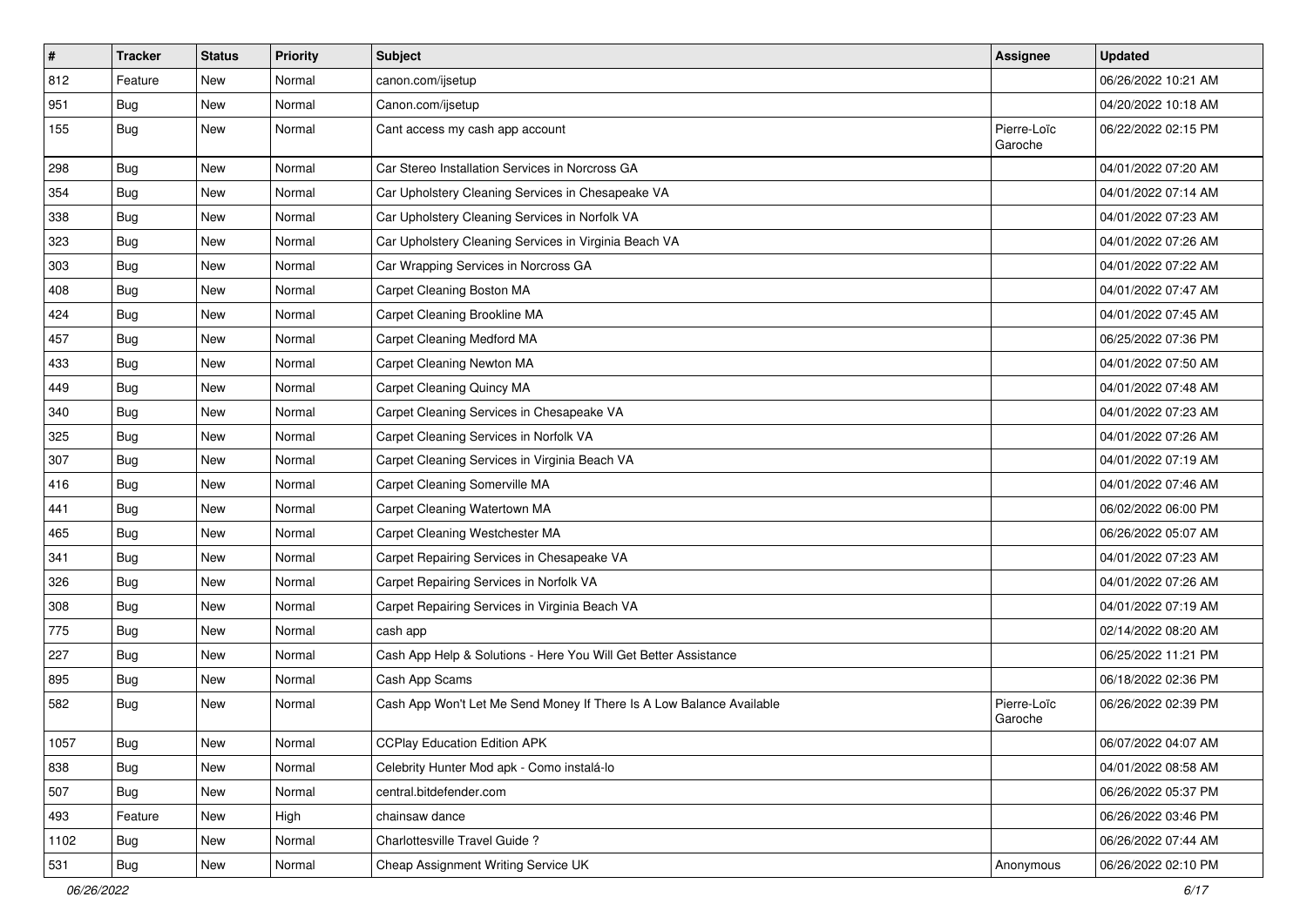| $\vert$ # | <b>Tracker</b> | <b>Status</b> | Priority  | Subject                                                        | Assignee               | <b>Updated</b>      |
|-----------|----------------|---------------|-----------|----------------------------------------------------------------|------------------------|---------------------|
| 530       | Bug            | New           | Normal    | Cheap Assignment Writing Service UK                            | Anonymous              | 06/26/2022 05:01 AM |
| 206       | Bug            | New           | Low       | <b>Cheap Electric Bikes</b>                                    |                        | 06/26/2022 07:00 PM |
| 487       | <b>Bug</b>     | New           | Normal    | Cheap Fake Dunks                                               |                        | 06/26/2022 05:49 PM |
| 575       | Feature        | New           | Low       | cheap jordan replicas for sale                                 | Pierre-Loïc<br>Garoche | 06/26/2022 01:30 PM |
| 867       | Bug            | New           | Low       | cheap Yeezys                                                   | Pierre-Loïc<br>Garoche | 04/01/2022 09:12 AM |
| 610       | Feature        | New           | Normal    | CheapestMedsShop 100% Safe Medicines Online in USA UK & AUS.   |                        | 06/26/2022 04:35 PM |
| 632       | Bug            | New           | Normal    | CheapestMedsShop   100% Safe Medicines Online in UK & AUS.     |                        | 06/26/2022 04:45 PM |
| 622       | <b>Bug</b>     | New           | Normal    | CheapestMedsShop   100% Safe Medicines Online in UK & AUS.     |                        | 06/26/2022 05:27 PM |
| 615       | <b>Bug</b>     | New           | Normal    | CheapestMedsShop   100% Safe Medicines Online in USA UK & AUS. |                        | 06/25/2022 08:36 PM |
| 769       | <b>Bug</b>     | New           | Normal    | check my cash app                                              |                        | 06/25/2022 04:55 AM |
| 521       | Feature        | New           | Normal    | Check out the Cash app Card balance for an overdraft.          | Pierre-Loïc<br>Garoche | 06/26/2022 04:22 AM |
| 1002      | Bug            | New           | Normal    | Chemistry Assignment Help                                      |                        | 06/04/2022 09:58 AM |
| 650       | Bug            | New           | Normal    | <b>Cherries Health Benefits</b>                                |                        | 06/26/2022 12:57 AM |
| 832       | <b>Bug</b>     | New           | Normal    | Choque Royale Mod Apk                                          |                        | 04/01/2022 08:59 AM |
| 553       | Bug            | New           | Normal    | Cinema HD APK - Free Movie Enjoyment App on Android            |                        | 06/26/2022 01:39 PM |
| 1071      | <b>Bug</b>     | New           | Normal    | Cinema HD Review - Cinemahdv2.net                              |                        | 06/21/2022 06:54 PM |
| 201       | Bug            | New           | Normal    | closure wig                                                    |                        | 06/26/2022 12:37 AM |
| 293       | Bug            | New           | Immediate | <b>CMT Direct Wix</b>                                          | Anonymous              | 04/01/2022 07:21 AM |
| 657       | <b>Bug</b>     | New           | Normal    | Coconut Nutrition Facts And Health Benefits                    |                        | 06/26/2022 06:45 AM |
| 1083      | Bug            | New           | Normal    | coin base review                                               |                        | 06/11/2022 09:13 AM |
| 646       | Feature        | New           | Normal    | Collaborative Research Group                                   |                        | 04/01/2022 09:36 AM |
| 189       | <b>Bug</b>     | New           | Normal    | <b>College Biology Writing Services</b>                        |                        | 06/26/2022 12:50 PM |
| 827       | <b>Bug</b>     | New           | Normal    | Come To Know The Required Steps To Unlock Cash App Account     |                        | 04/01/2022 08:59 AM |
| 782       | Bug            | New           | Normal    | Comment faire une sonnerie téléphonique                        |                        | 06/24/2022 01:32 PM |
| 413       | <b>Bug</b>     | New           | Normal    | Commercial Floor Cleaning Boston MA                            |                        | 04/01/2022 07:45 AM |
| 430       | Bug            | New           | Normal    | Commercial Floor Cleaning Brookline MA                         |                        | 04/01/2022 07:50 AM |
| 462       | <b>Bug</b>     | New           | Normal    | Commercial Floor Cleaning Medford MA                           |                        | 04/01/2022 07:32 AM |
| 438       | <b>Bug</b>     | New           | Normal    | Commercial Floor Cleaning Newton MA                            |                        | 04/01/2022 07:50 AM |
| 454       | <b>Bug</b>     | New           | Normal    | Commercial Floor Cleaning Quincy MA                            |                        | 06/02/2022 05:59 PM |
| 421       | Bug            | New           | Normal    | Commercial Floor Cleaning Somerville MA                        |                        | 04/01/2022 07:46 AM |
| 446       | <b>Bug</b>     | New           | Normal    | Commercial Floor Cleaning Watertown MA                         |                        | 04/01/2022 07:49 AM |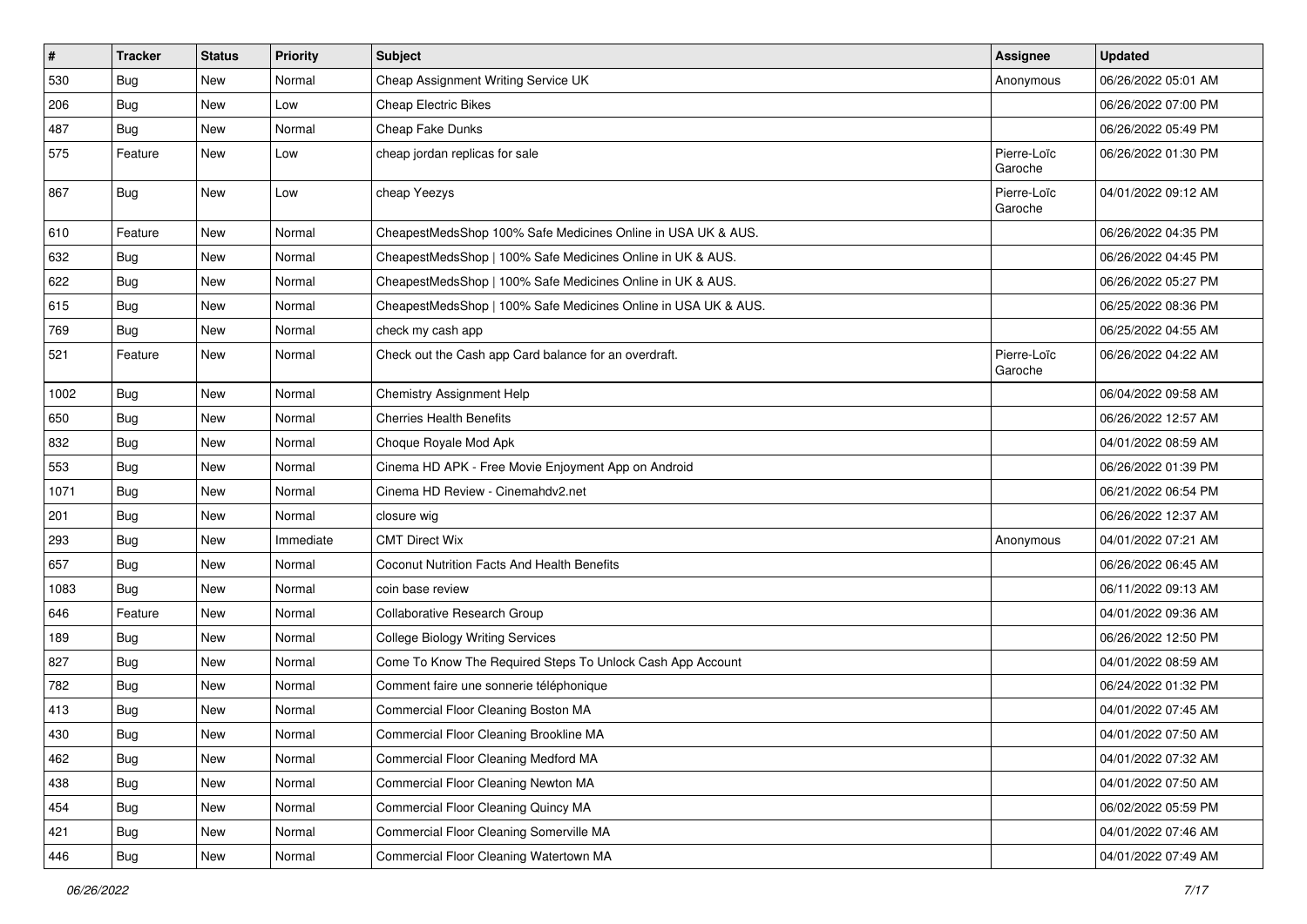| $\sharp$ | <b>Tracker</b> | <b>Status</b> | <b>Priority</b> | <b>Subject</b>                                                               | <b>Assignee</b>        | <b>Updated</b>      |
|----------|----------------|---------------|-----------------|------------------------------------------------------------------------------|------------------------|---------------------|
| 470      | <b>Bug</b>     | New           | Normal          | Commercial Floor Cleaning Westchester MA                                     |                        | 06/26/2022 10:56 AM |
| 614      | Bug            | New           | Normal          | Como baixar o MOD APK no celular                                             |                        | 06/22/2022 04:46 AM |
| 874      | Bug            | New           | Normal          | Cómo descargar Minecraft Apk                                                 |                        | 06/26/2022 08:01 AM |
| 700      | <b>Bug</b>     | <b>New</b>    | Normal          | Cómo descargar Poppy Playtime                                                |                        | 04/01/2022 09:30 AM |
| 754      | Bug            | New           | Normal          | Cómo descargar tonos gratis de teléfono celular                              |                        | 06/26/2022 01:56 PM |
| 721      | <b>Bug</b>     | New           | Normal          | Cómo instalar un Mod Apk                                                     |                        | 06/24/2022 09:39 PM |
| 1086     | Bug            | New           | Immediate       | Composite Engineer                                                           | Pierre-Loïc<br>Garoche | 06/10/2022 09:26 AM |
| 132      | <b>Bug</b>     | New           | Normal          | concrete-everything                                                          |                        | 06/26/2022 06:56 PM |
| 698      | Feature        | <b>New</b>    | Normal          | Connect with cash app representative to ask about cash app flip scam         |                        | 06/26/2022 11:24 AM |
| 74       | <b>Bug</b>     | New           | Normal          | const is not supported inside contract                                       | Pierre-Loïc<br>Garoche | 06/26/2022 03:47 PM |
| 1124     | Bug            | New           | Normal          | Cookie clicker unblocked                                                     |                        | 06/24/2022 05:14 AM |
| 1122     | <b>Bug</b>     | New           | Normal          | Count the number of words on the Microsoft Word application in the phone     |                        | 06/23/2022 04:19 AM |
| 1041     | Bug            | New           | Normal          | Count words in Word on the computer                                          |                        | 05/27/2022 02:16 PM |
| 133      | <b>Bug</b>     | New           | Normal          | craftlabs                                                                    |                        | 06/25/2022 04:43 PM |
| 647      | Feature        | New           | Normal          | <b>Cranberry Health Benefits</b>                                             |                        | 06/25/2022 09:21 PM |
| 750      | Bug            | New           | Normal          | Create a Report Template                                                     |                        | 06/26/2022 04:27 PM |
| 1073     | <b>Bug</b>     | New           | Normal          | Cricut Design Space                                                          |                        | 06/07/2022 09:34 PM |
| 994      | Feature        | New           | Normal          | Cricut.com/setup                                                             |                        | 06/26/2022 02:00 AM |
| 1067     | Bug            | New           | Normal          | Cricut.com/setup                                                             |                        | 05/31/2022 12:19 PM |
| 1062     | Bug            | New           | Normal          | Cricut.com/setup                                                             |                        | 05/28/2022 12:26 PM |
| 1061     | <b>Bug</b>     | <b>New</b>    | Normal          | Cricut.com/setup                                                             |                        | 05/28/2022 12:24 PM |
| 1058     | Bug            | New           | Normal          | Cricut.com/setup                                                             |                        | 05/28/2022 08:28 AM |
| 1045     | <b>Bug</b>     | New           | Normal          | Cricut.com/setup                                                             |                        | 05/24/2022 10:45 AM |
| 1021     | Bug            | New           | Normal          | Cricut.com/setup                                                             |                        | 05/26/2022 12:21 AM |
| 1020     | <b>Bug</b>     | New           | Normal          | Cricut.com/setup                                                             |                        | 05/13/2022 11:14 AM |
| 1019     | <b>Bug</b>     | New           | Normal          | Cricut.com/setup                                                             |                        | 05/13/2022 11:13 AM |
| 1012     | Bug            | New           | Normal          | Cricut.com/setup                                                             |                        | 05/11/2022 11:30 AM |
| 1006     | Bug            | New           | Normal          | Cricut.com/setup                                                             |                        | 05/10/2022 01:22 PM |
| 996      | Bug            | New           | Normal          | Cricut.com/setup                                                             |                        | 05/06/2022 05:32 AM |
| 714      | <b>Bug</b>     | New           | Normal          | Cuevana 3 Premium - Enjoy Your Favorite Movies and TV Shows on Your Smart TV |                        | 06/26/2022 06:14 AM |
| 912      | <b>Bug</b>     | New           | Normal          | Cuphead Mobile Game Review                                                   |                        | 06/09/2022 10:14 AM |
| 144      | <b>Bug</b>     | New           | Normal          | curly bob lace front wigs                                                    |                        | 06/26/2022 01:44 PM |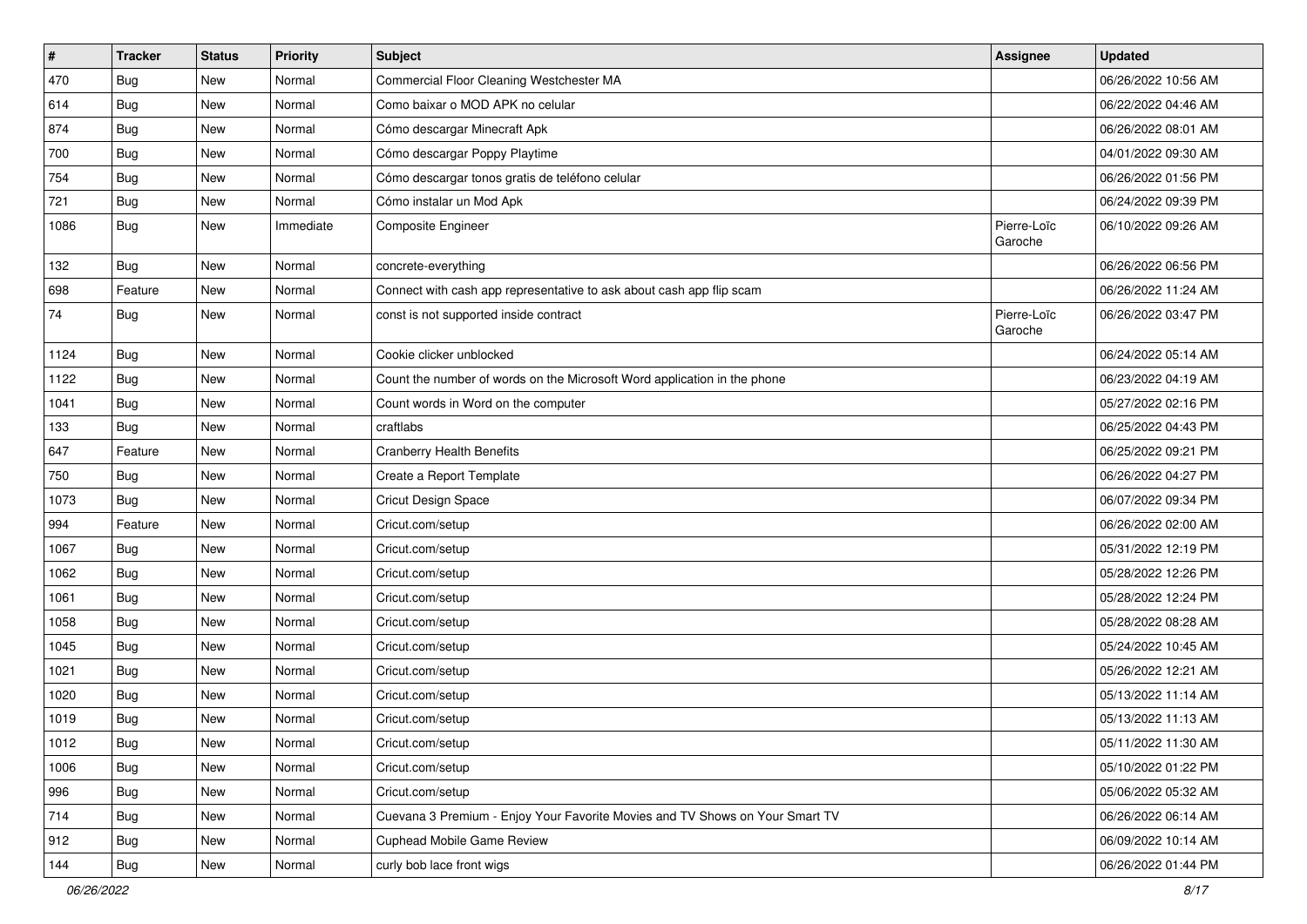| $\vert$ # | <b>Tracker</b> | <b>Status</b> | <b>Priority</b> | Subject                                                                 | <b>Assignee</b>        | <b>Updated</b>      |
|-----------|----------------|---------------|-----------------|-------------------------------------------------------------------------|------------------------|---------------------|
| 169       | <b>Bug</b>     | New           | Normal          | CV Maker - UAE CV Writing Agency                                        |                        | 06/26/2022 10:12 AM |
| 628       | Bug            | New           | Normal          | CV reviewing services!                                                  |                        | 06/26/2022 06:49 AM |
| 986       | Bug            | New           | Normal          | dbhdsvbhdf                                                              | Christophe<br>Garion   | 05/01/2022 09:10 AM |
| 1085      | Feature        | New           | Normal          | dcvghdcc asgdvgd dveduqwv ajdhvwd                                       |                        | 06/09/2022 03:46 PM |
| 1076      | Bug            | New           | Normal          | DedicatedHosting4u                                                      |                        | 06/11/2022 09:15 AM |
| 592       | <b>Bug</b>     | New           | Normal          | Deezer Premium APK - Baixe músicas de qualquer lugar do mundo de graça  |                        | 06/26/2022 02:55 PM |
| 978       | <b>Bug</b>     | New           | Normal          | Delamore Lodge is a place to stay.                                      |                        | 04/27/2022 11:41 AM |
| 1051      | <b>Bug</b>     | New           | Normal          | Dental Supplies USA                                                     |                        | 06/11/2022 09:20 PM |
| 578       | Feature        | New           | High            | Derrick Gore                                                            | Pierre-Loïc<br>Garoche | 06/26/2022 08:32 AM |
| 242       | Feature        | New           | Normal          | Descripción de Torque Pro MOD APK para Android                          |                        | 06/25/2022 04:37 PM |
| 161       | Bug            | New           | Normal          | dfdrtyuio                                                               |                        | 06/26/2022 01:46 AM |
| 166       | <b>Bug</b>     | New           | Normal          | dfgbd                                                                   |                        | 04/01/2022 07:57 AM |
| 165       | Bug            | New           | Normal          | dfgbd                                                                   |                        | 04/01/2022 07:57 AM |
| 164       | <b>Bug</b>     | New           | Normal          | dfgbd                                                                   |                        | 06/25/2022 06:49 AM |
| 128       | Bug            | New           | Normal          | dfgbd                                                                   |                        | 06/26/2022 05:07 AM |
| 150       | Bug            | New           | Normal          | dfgh                                                                    |                        | 06/26/2022 11:41 AM |
| 158       | <b>Bug</b>     | New           | Normal          | dfghj zcvgh                                                             |                        | 06/26/2022 02:58 PM |
| 149       | Bug            | New           | Normal          | dftgy                                                                   |                        | 06/25/2022 07:33 AM |
| 724       | <b>Bug</b>     | New           | Normal          | Dial Chime Customer support number for a quick response                 |                        | 06/25/2022 10:58 AM |
| 684       | <b>Bug</b>     | New           | Normal          | Difference between paper map and online map                             |                        | 06/25/2022 06:57 AM |
| 174       | Feature        | New           | Normal          | Digital Marketing Philadelphia                                          |                        | 06/23/2022 07:06 AM |
| 717       | Bug            | New           | Normal          | Disney Plus Apk - Watch Movies and TV Shows on Your Device              |                        | 06/26/2022 04:56 AM |
| 315       | <b>Bug</b>     | New           | Normal          | Dissertation help UK                                                    |                        | 06/25/2022 02:51 AM |
| 1074      | Bug            | New           | Normal          | Dissertation writing help at economical rates!                          | Christophe<br>Garion   | 06/06/2022 04:48 PM |
| 539       | <b>Bug</b>     | New           | Normal          | Do you want to know how to activate cash card through phone number?     |                        | 04/01/2022 09:25 AM |
| 516       | Bug            | New           | Normal          | Does Cash App Help To Get Cash App Refund Without Any Interruption?     |                        | 06/24/2022 01:56 PM |
| 833       | <b>Bug</b>     | New           | Normal          | Does Direct Deposit Hit Chime- seek Chime Customer Service              |                        | 04/01/2022 08:59 AM |
| 682       | <b>Bug</b>     | New           | Normal          | Does Facebook customer service live chat allow to speak with someone?   |                        | 06/26/2022 07:17 AM |
| 676       | Bug            | New           | Normal          | Does Facebook customer service live chat allow to speak with someone?   |                        | 04/01/2022 09:39 AM |
| 822       | Bug            | New           | Normal          | Dowload Your Boyfriend Game                                             |                        | 06/26/2022 02:21 PM |
| 876       | Bug            | New           | Normal          | Download Full-Size Profile Pictures of Your Favorite Users With InstaDP |                        | 04/01/2022 09:12 AM |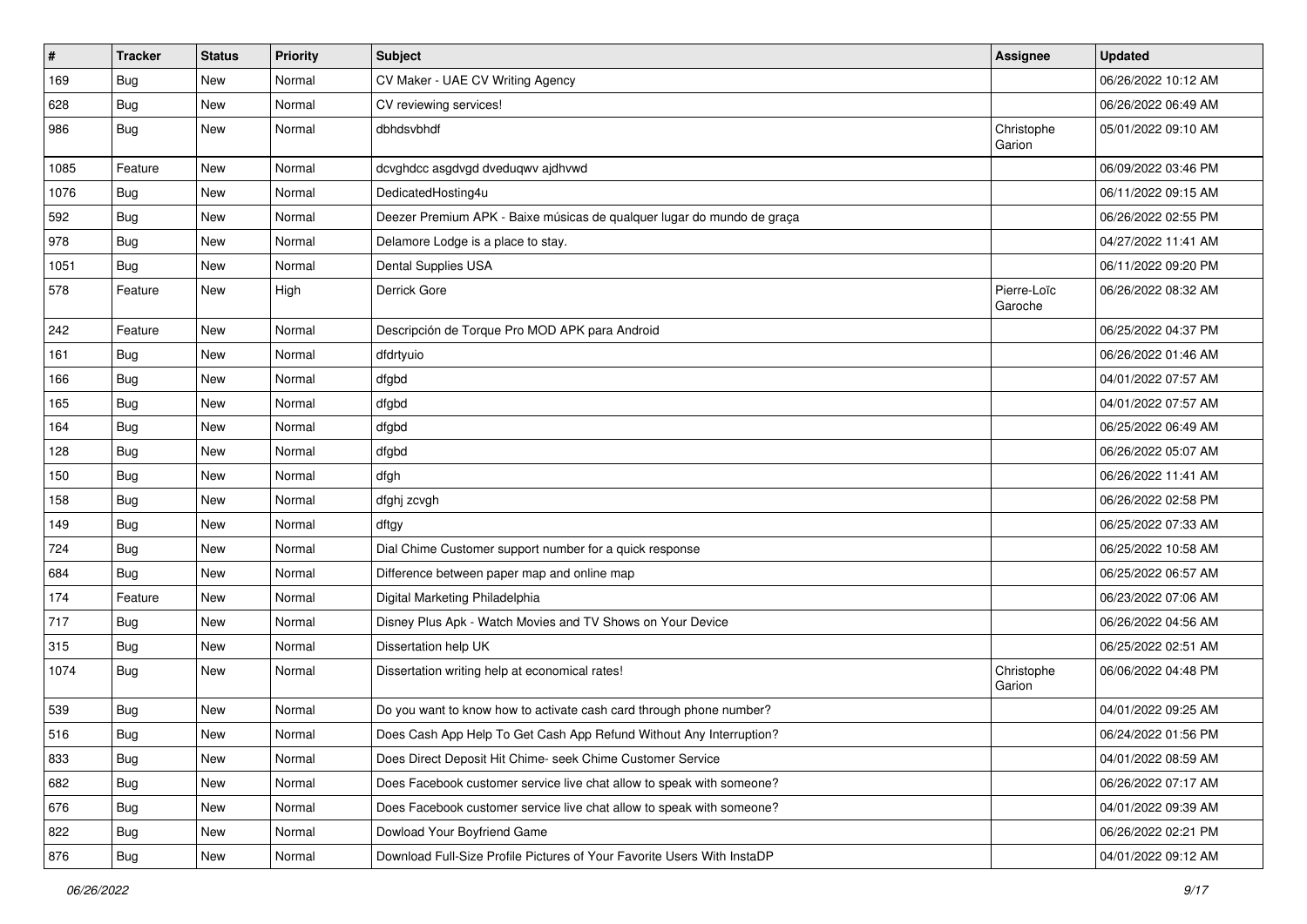| $\vert$ # | <b>Tracker</b> | <b>Status</b> | Priority | <b>Subject</b>                                                                                                                                                                                                                                                        | <b>Assignee</b>        | <b>Updated</b>      |
|-----------|----------------|---------------|----------|-----------------------------------------------------------------------------------------------------------------------------------------------------------------------------------------------------------------------------------------------------------------------|------------------------|---------------------|
| 1034      | <b>Bug</b>     | New           | Normal   | Download Teaching Feeling For Android                                                                                                                                                                                                                                 |                        | 05/20/2022 09:25 AM |
| 734       | Bug            | New           | Normal   | DR. STRANGE: Multiverse of Scheduling Madness!                                                                                                                                                                                                                        |                        | 04/01/2022 09:33 AM |
| 795       | <b>Bug</b>     | New           | Normal   | Drift Boss - Exciting Race                                                                                                                                                                                                                                            |                        | 06/26/2022 06:32 PM |
| 1081      | Feature        | New           | Normal   | drift boss- the best driftitng game                                                                                                                                                                                                                                   |                        | 06/15/2022 05:56 AM |
| 1003      | Bug            | <b>New</b>    | Normal   | Drift F1 is a drifting car game inspired by F1's tracks.                                                                                                                                                                                                              | Pierre-Loïc<br>Garoche | 05/10/2022 10:52 AM |
| 727       | <b>Bug</b>     | <b>New</b>    | Normal   | Drive for speed simulator mod apk                                                                                                                                                                                                                                     | Pierre-Loïc<br>Garoche | 04/23/2022 11:17 PM |
| 581       | <b>Bug</b>     | New           | Normal   | E-Learning Course Help                                                                                                                                                                                                                                                |                        | 06/26/2022 10:14 AM |
| 910       | Bug            | New           | Normal   | Each content looks unisize or not formated                                                                                                                                                                                                                            |                        | 04/06/2022 11:21 AM |
| 347       | <b>Bug</b>     | New           | Normal   | Eco/Green Cleaning Services in Chesapeake VA                                                                                                                                                                                                                          |                        | 06/26/2022 06:01 PM |
| 332       | <b>Bug</b>     | New           | Normal   | Eco/Green Cleaning Services in Norfolk VA                                                                                                                                                                                                                             |                        | 04/01/2022 07:25 AM |
| 317       | Bug            | <b>New</b>    | Normal   | Eco/Green Cleaning Services in Virginia Beach VA                                                                                                                                                                                                                      |                        | 06/25/2022 06:50 AM |
| 949       | Bug            | New           | Normal   | <b>Educational Games</b>                                                                                                                                                                                                                                              |                        | 06/15/2022 09:11 PM |
| 708       | Bug            | <b>New</b>    | Normal   | Efficient ways to proceed with the cash app dispute process?                                                                                                                                                                                                          |                        | 06/26/2022 12:08 AM |
| 655       | Bug            | New           | Normal   | <b>Eggplant Health Benefits</b>                                                                                                                                                                                                                                       |                        | 06/26/2022 07:21 PM |
| 593       | <b>Bug</b>     | New           | Normal   | Eiffel Spark Ultimate C2 SN series is a fully synthetic range of advanced performance engine oils blended in<br>high performance fully synthetic (PAO - polyalphaolefin) basestocks fortified with advanced technology<br>additive system, specifically formulated to |                        | 06/25/2022 09:51 AM |
| 1092      | Bug            | New           | Normal   | Ellison Estate Vineyard                                                                                                                                                                                                                                               |                        | 06/20/2022 12:03 PM |
| 351       | Bug            | <b>New</b>    | Normal   | Emergency Cleaning Services in Chesapeake VA                                                                                                                                                                                                                          |                        | 04/01/2022 07:14 AM |
| 350       | Bug            | New           | Normal   | Emergency Cleaning Services in Chesapeake VA                                                                                                                                                                                                                          |                        | 04/01/2022 07:14 AM |
| 335       | Bug            | <b>New</b>    | Normal   | Emergency Cleaning Services in Norfolk VA                                                                                                                                                                                                                             |                        | 04/01/2022 07:24 AM |
| 320       | Bug            | New           | Normal   | Emergency Cleaning Services in Virginia Beach VA                                                                                                                                                                                                                      |                        | 04/01/2022 07:27 AM |
| 1075      | Feature        | <b>New</b>    | Low      | Enjoy Free Services Of Toomics Mod APK For Android                                                                                                                                                                                                                    |                        | 06/03/2022 10:00 AM |
| 561       | Bug            | New           | Normal   | Enjoy the Full YouTube Premium Experience With YouTube Premium Membership                                                                                                                                                                                             |                        | 06/24/2022 11:10 AM |
| 1117      | <b>Bug</b>     | New           | Normal   | Equal Words - Word search game for PC and Windows Phone                                                                                                                                                                                                               |                        | 06/21/2022 05:38 AM |
| 692       | <b>Bug</b>     | New           | Normal   | Esports 888b                                                                                                                                                                                                                                                          |                        | 06/12/2022 10:04 AM |
| 220       | Feature        | New           | Normal   | essay writing services                                                                                                                                                                                                                                                |                        | 06/26/2022 04:55 PM |
| 75        | <b>Bug</b>     | New           | Normal   | exception File "checks/algebraicLoop.ml", line 368, characters 16-22: Assertion failed                                                                                                                                                                                |                        | 06/26/2022 11:50 AM |
| 877       | Feature        | New           | Normal   | <b>Exness Broker Review</b>                                                                                                                                                                                                                                           |                        | 04/01/2022 09:12 AM |
| 573       | <b>Bug</b>     | New           | Normal   | Experimente lo mejor en la aplicación Apk de juegos gratis                                                                                                                                                                                                            |                        | 06/26/2022 02:11 PM |
| 92        | <b>Bug</b>     | New           | High     | expression should have been normalized in EMF backend                                                                                                                                                                                                                 | Pierre-Loïc<br>Garoche | 06/26/2022 04:37 AM |
| 135       | <b>Bug</b>     | New           | Normal   | factspress                                                                                                                                                                                                                                                            |                        | 04/01/2022 07:52 AM |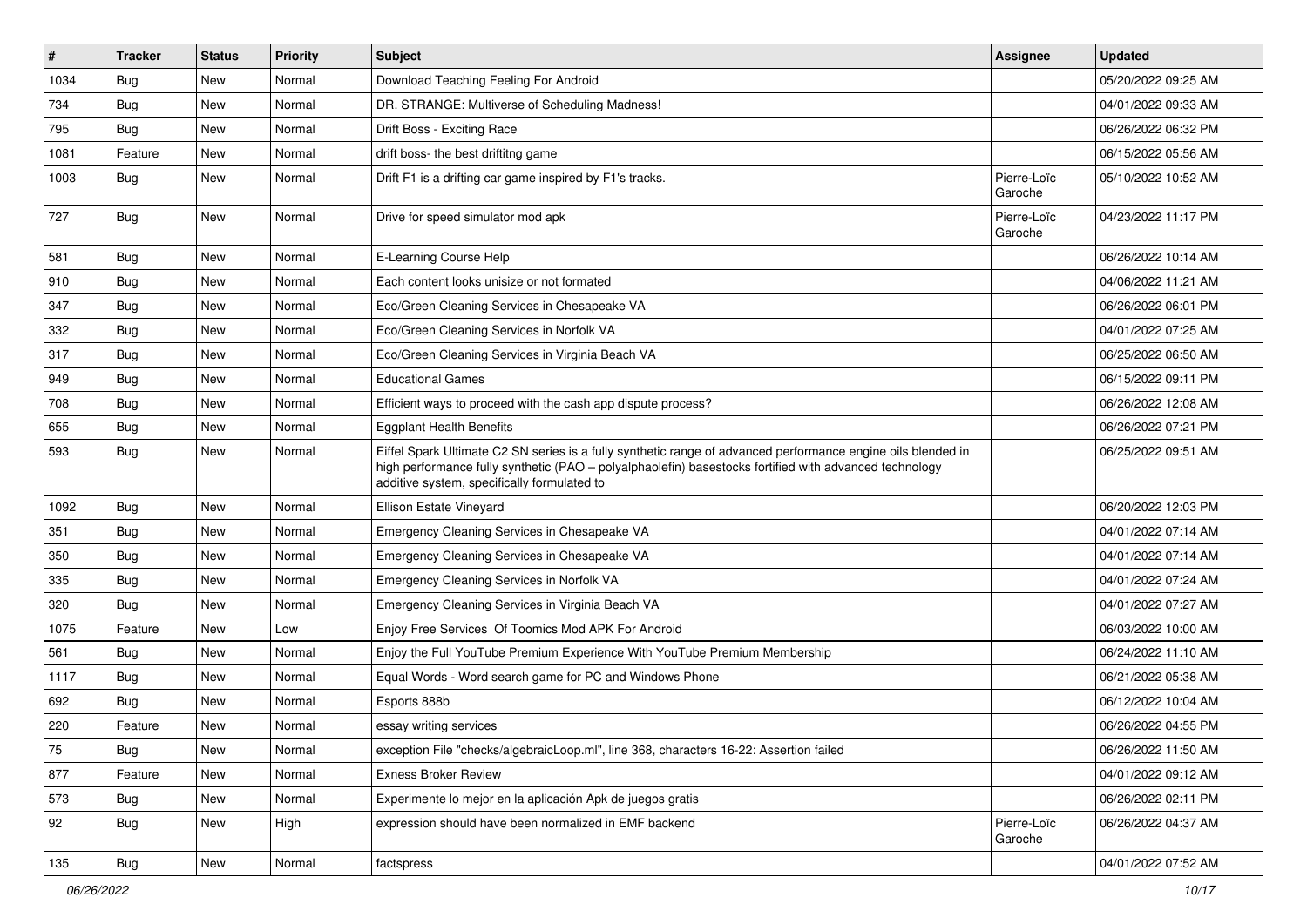| $\pmb{\#}$ | <b>Tracker</b> | <b>Status</b> | <b>Priority</b> | <b>Subject</b>                                                  | <b>Assignee</b>   | <b>Updated</b>      |
|------------|----------------|---------------|-----------------|-----------------------------------------------------------------|-------------------|---------------------|
| 258        | <b>Bug</b>     | New           | Normal          | Fake Nike Dunk High AMBUSH Deep Royal                           |                   | 06/26/2022 11:25 AM |
| 497        | Bug            | <b>New</b>    | Normal          | Fake Nike Dunk Low Off-White Lot 50                             |                   | 06/26/2022 05:57 PM |
| 256        | Bug            | New           | Normal          | <b>Fake Travis Scott Shoes</b>                                  |                   | 04/01/2022 08:12 AM |
| 977        | <b>Bug</b>     | New           | Normal          | Fans of the Old Country will like this book.                    |                   | 06/26/2022 05:54 AM |
| 272        | Feature        | <b>New</b>    | Normal          | Fashion                                                         |                   | 06/19/2022 08:01 AM |
| 271        | Feature        | New           | Normal          | Fashion                                                         |                   | 06/23/2022 02:36 PM |
| 511        | Feature        | <b>New</b>    | Normal          | Fashion                                                         | Anonymous         | 06/26/2022 03:33 PM |
| 510        | Feature        | New           | Normal          | Fashion                                                         | Anonymous         | 06/26/2022 01:11 PM |
| 509        | Feature        | New           | Normal          | Fashion                                                         | Anonymous         | 06/13/2022 03:39 AM |
| 268        | Bug            | <b>New</b>    | Normal          | Fashionj                                                        |                   | 04/01/2022 08:20 AM |
| 154        | Bug            | New           | Normal          | fdgyyrut gyrtrw                                                 |                   | 06/21/2022 07:35 AM |
| 915        | <b>Bug</b>     | New           | Normal          | Finance dissertation writing                                    |                   | 04/07/2022 09:22 AM |
| 1091       | Bug            | <b>New</b>    | Normal          | Find family fun indoors and outdoors in the Jungfrau Region     |                   | 06/14/2022 09:33 AM |
| 985        | <b>Bug</b>     | New           | Normal          | Find out the vitality of Facebook Phone Number:                 |                   | 05/06/2022 06:34 AM |
| 316        | <b>Bug</b>     | <b>New</b>    | Normal          | Finden Sie den besten Klingelton für Ihr Telefon                |                   | 06/24/2022 10:28 PM |
| 983        | Bug            | New           | Normal          | Finding issue in tekken 3 game?                                 |                   | 05/28/2022 02:34 PM |
| 214        | Feature        | <b>New</b>    | Normal          | Five Christmas Apps For Apple Users                             |                   | 06/26/2022 10:10 AM |
| 982        | Bug            | <b>New</b>    | Normal          | Five sites that let you download free scenarios for your iPhone |                   | 05/07/2022 09:34 PM |
| 213        | Bug            | New           | Normal          | fix HP Notebook Missing Operating System Error Message          |                   | 04/01/2022 08:53 AM |
| 1017       | Feature        | New           | Normal          | fleeing the complex                                             | Hamza<br>Bourbouh | 05/13/2022 06:33 AM |
| 475        | <b>Bug</b>     | New           | Normal          | Floor Cleaning Arlington MA                                     |                   | 06/26/2022 07:33 AM |
| 411        | <b>Bug</b>     | <b>New</b>    | Normal          | Floor Cleaning Boston MA                                        |                   | 04/01/2022 07:47 AM |
| 427        | <b>Bug</b>     | New           | Normal          | Floor Cleaning Brookline MA                                     |                   | 04/01/2022 07:46 AM |
| 460        | <b>Bug</b>     | New           | Normal          | Floor Cleaning Medford MA                                       |                   | 06/26/2022 06:18 PM |
| 436        | Bug            | <b>New</b>    | Normal          | Floor Cleaning Newton MA                                        |                   | 04/01/2022 07:50 AM |
| 452        | <b>Bug</b>     | New           | Normal          | Floor Cleaning Quincy MA                                        |                   | 04/01/2022 07:48 AM |
| 419        | <b>Bug</b>     | New           | Normal          | Floor Cleaning Somerville MA                                    |                   | 04/01/2022 07:46 AM |
| 444        | <b>Bug</b>     | New           | Normal          | Floor Cleaning Watertown MA                                     |                   | 04/01/2022 07:49 AM |
| 468        | Bug            | New           | Normal          | Floor Cleaning Westchester MA                                   |                   | 04/01/2022 07:31 AM |
| 473        | <b>Bug</b>     | New           | Normal          | Floor Stripping Arlington MA                                    |                   | 06/26/2022 11:10 AM |
| 409        | <b>Bug</b>     | New           | Normal          | Floor Stripping Boston MA                                       |                   | 04/01/2022 07:47 AM |
| 425        | <b>Bug</b>     | New           | Normal          | Floor Stripping Brookline MA                                    |                   | 04/01/2022 07:45 AM |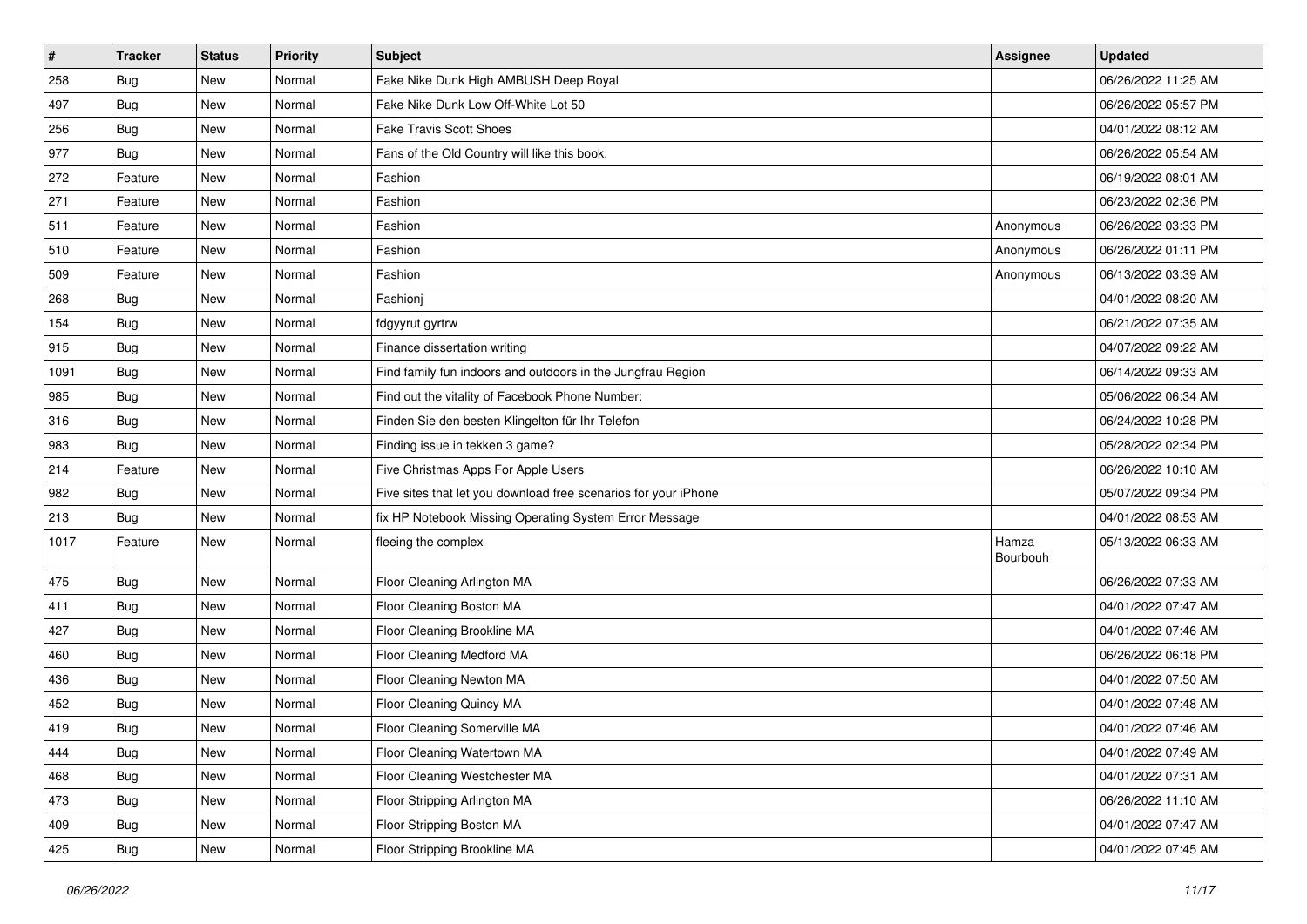| $\sharp$ | <b>Tracker</b> | <b>Status</b> | <b>Priority</b> | <b>Subject</b>                                               | <b>Assignee</b>        | <b>Updated</b>      |
|----------|----------------|---------------|-----------------|--------------------------------------------------------------|------------------------|---------------------|
| 458      | <b>Bug</b>     | New           | Normal          | Floor Stripping Medford MA                                   |                        | 04/01/2022 07:32 AM |
| 434      | <b>Bug</b>     | New           | Normal          | Floor Stripping Newton MA                                    |                        | 04/01/2022 07:50 AM |
| 450      | Bug            | New           | Normal          | Floor Stripping Quincy MA                                    |                        | 06/25/2022 08:06 PM |
| 417      | <b>Bug</b>     | New           | Normal          | Floor Stripping Somerville MA                                |                        | 04/01/2022 07:46 AM |
| 442      | Bug            | New           | Normal          | Floor Stripping Watertown MA                                 |                        | 04/01/2022 07:49 AM |
| 466      | <b>Bug</b>     | New           | Normal          | Floor Stripping Westchester MA                               |                        | 06/26/2022 11:57 AM |
| 474      | Bug            | New           | Normal          | Floor Waxing Arlington MA                                    |                        | 06/25/2022 09:26 AM |
| 410      | <b>Bug</b>     | New           | Normal          | Floor Waxing Boston MA                                       |                        | 04/01/2022 07:47 AM |
| 426      | Bug            | New           | Normal          | Floor Waxing Brookline MA                                    |                        | 04/01/2022 07:49 AM |
| 459      | Bug            | New           | Normal          | Floor Waxing Medford MA                                      |                        | 04/01/2022 07:32 AM |
| 435      | <b>Bug</b>     | New           | Normal          | Floor Waxing Newton MA                                       |                        | 04/01/2022 07:50 AM |
| 451      | Bug            | New           | Normal          | Floor Waxing Quincy MA                                       |                        | 04/01/2022 07:48 AM |
| 418      | Bug            | New           | Normal          | Floor Waxing Somerville MA                                   |                        | 04/01/2022 07:46 AM |
| 443      | Bug            | New           | Normal          | Floor Waxing Watertown MA                                    |                        | 04/01/2022 07:51 AM |
| 467      | Bug            | New           | Normal          | Floor Waxing Westchester MA                                  |                        | 04/01/2022 07:31 AM |
| 253      | Bug            | New           | Normal          | Florence Lawrence                                            |                        | 06/18/2022 01:09 PM |
| 232      | <b>Bug</b>     | New           | Normal          | FM whatsapp messaging app.                                   |                        | 05/02/2022 06:03 AM |
| 956      | Bug            | New           | Normal          | FNF Free Mods Online                                         |                        | 06/25/2022 09:59 PM |
| 774      | Bug            | New           | Normal          | Follow proper initiatives                                    |                        | 06/26/2022 02:21 AM |
| 765      | Bug            | New           | Normal          | Follow proper initiatives to check my cash app               |                        | 06/25/2022 10:08 AM |
| 590      | <b>Bug</b>     | New           | Normal          | Follow proper initiatives to check my cash app card balance: |                        | 06/25/2022 04:29 PM |
| 577      | Bug            | New           | Normal          | Follow these easy steps to make Admiral Casino Login         |                        | 06/26/2022 10:30 AM |
| 1100     | Feature        | New           | Low             | <b>Food Products</b>                                         | Pierre-Loïc<br>Garoche | 06/24/2022 07:28 AM |
| 703      | Bug            | New           | Normal          | For real-time help, dial Facebook customer service number    |                        | 06/25/2022 02:00 PM |
| 157      | <b>Bug</b>     | New           | Normal          | Forget cash app pin                                          |                        | 06/26/2022 01:04 PM |
| 515      | Bug            | New           | Normal          | Fragment Nike Dunk High Tokyo Fake                           |                        | 06/26/2022 03:25 PM |
| 979      | <b>Bug</b>     | New           | Normal          | Free Gas Cards for the Unemployed                            |                        | 06/25/2022 09:02 PM |
| 980      | Bug            | New           | Normal          | Free Gas Cards for the Unemployed                            |                        | 04/28/2022 06:25 AM |
| 973      | Feature        | New           | Normal          | Free NFL Streaming Sites                                     |                        | 05/10/2022 10:56 AM |
| 219      | Bug            | New           | Normal          | Free Ringtones for Cell Phones.                              |                        | 06/26/2022 03:23 PM |
| 781      | <b>Bug</b>     | New           | Normal          | Free Whatsapp Group to Join                                  |                        | 06/25/2022 01:25 AM |
| 923      | <b>Bug</b>     | New           | Normal          | frenchies for sale                                           |                        | 04/11/2022 02:35 PM |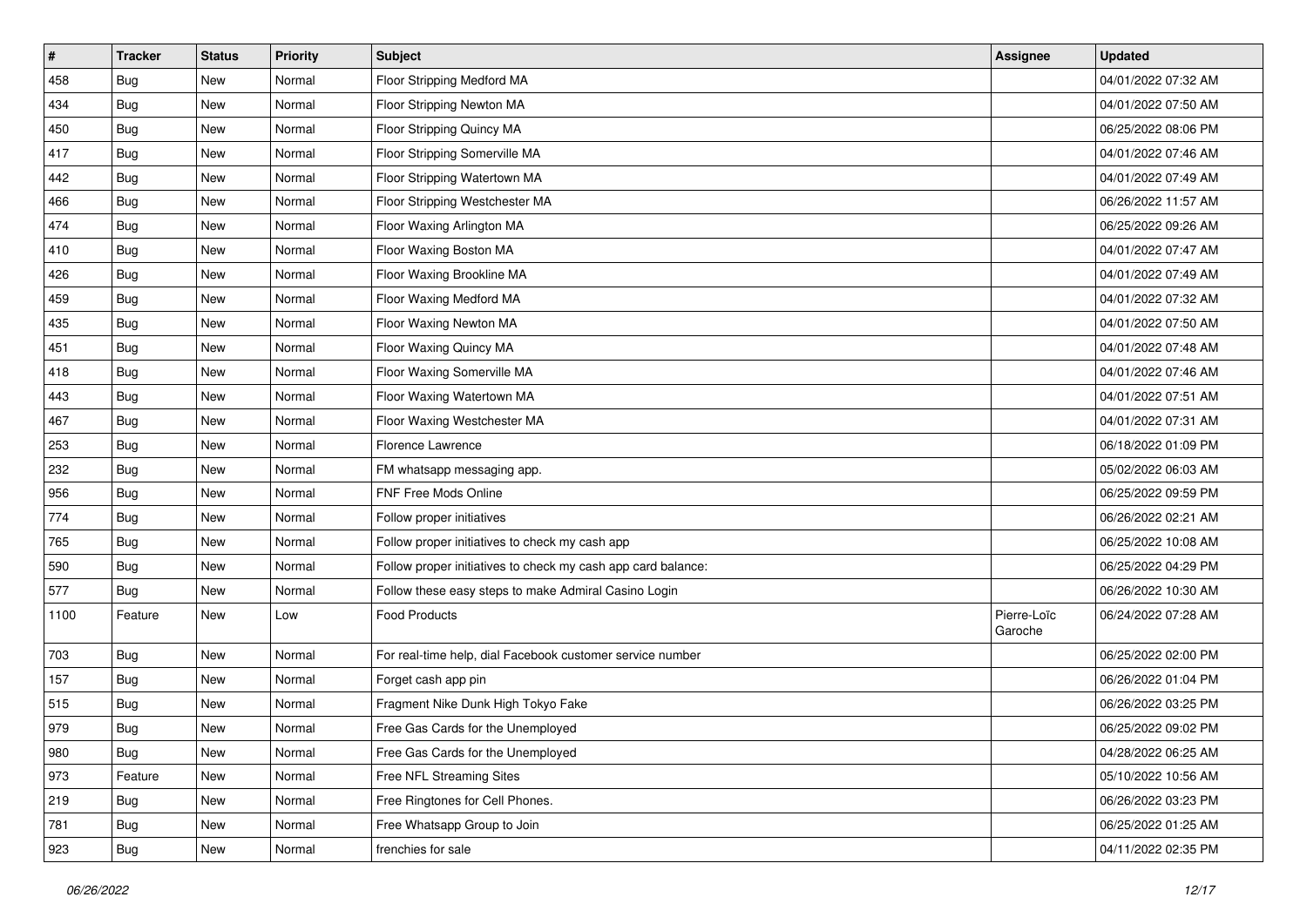| #    | <b>Tracker</b> | <b>Status</b> | <b>Priority</b> | Subject                                                                                | <b>Assignee</b>      | <b>Updated</b>      |
|------|----------------|---------------|-----------------|----------------------------------------------------------------------------------------|----------------------|---------------------|
| 957  | Bug            | New           | Normal          | From Where I Can Get Cheap Writing Services?                                           |                      | 04/20/2022 05:06 AM |
| 789  | <b>Bug</b>     | New           | Normal          | Full version                                                                           |                      | 06/26/2022 02:47 PM |
| 393  | <b>Bug</b>     | New           | Normal          | Furniture Assembly Services in Annapolis MD                                            |                      | 04/01/2022 07:16 AM |
| 369  | <b>Bug</b>     | New           | Normal          | Furniture Assembly Services in Arlington County VA                                     |                      | 04/01/2022 07:12 AM |
| 357  | <b>Bug</b>     | New           | Normal          | Furniture Assembly Services in Baltimore MD                                            |                      | 04/01/2022 07:12 AM |
| 375  | <b>Bug</b>     | New           | Normal          | Furniture Assembly Services in Fairfax VA                                              |                      | 04/01/2022 07:18 AM |
| 405  | <b>Bug</b>     | New           | Normal          | Furniture Assembly Services in Gaithersburg MD                                         |                      | 04/01/2022 07:47 AM |
| 381  | <b>Bug</b>     | New           | Normal          | Furniture Assembly Services in McLean VA                                               |                      | 04/01/2022 07:17 AM |
| 399  | Bug            | New           | Normal          | Furniture Assembly Services in Potomac MD                                              |                      | 04/01/2022 07:15 AM |
| 387  | Bug            | New           | Normal          | Furniture Assembly Services in Sterling VA                                             |                      | 04/01/2022 07:18 AM |
| 363  | <b>Bug</b>     | New           | Normal          | Furniture Assembly Services in Washington DC                                           |                      | 04/01/2022 07:13 AM |
| 849  | <b>Bug</b>     | New           | Normal          | FutEmax App Apk - Watch Soccer, Fantasy Football, And More On Your Mobile Device       |                      | 04/01/2022 09:04 AM |
| 683  | Feature        | New           | Normal          | Game creation                                                                          |                      | 06/25/2022 11:12 AM |
| 1053 | Bug            | New           | Normal          | Game Geometry Dash                                                                     |                      | 05/26/2022 11:30 AM |
| 1118 | Bug            | New           | Normal          | Gameplay Minecraft                                                                     |                      | 06/21/2022 06:33 AM |
| 412  | <b>Bug</b>     | New           | Normal          | Germs Removal Boston MA                                                                |                      | 04/01/2022 07:47 AM |
| 429  | Bug            | New           | Normal          | Germs Removal Brookline MA                                                             |                      | 04/01/2022 07:51 AM |
| 428  | Bug            | New           | Normal          | Germs Removal Brookline MA                                                             |                      | 04/01/2022 07:47 AM |
| 461  | Bug            | New           | Normal          | Germs Removal Medford MA                                                               |                      | 06/24/2022 05:59 PM |
| 437  | <b>Bug</b>     | New           | Normal          | Germs Removal Newton MA                                                                |                      | 04/01/2022 07:50 AM |
| 453  | Bug            | New           | Normal          | Germs Removal Quincy MA                                                                |                      | 04/01/2022 07:48 AM |
| 420  | Bug            | New           | Normal          | Germs Removal Somerville MA                                                            |                      | 04/01/2022 07:46 AM |
| 445  | Bug            | New           | Normal          | Germs Removal Watertown MA                                                             |                      | 04/01/2022 07:49 AM |
| 469  | <b>Bug</b>     | New           | Normal          | Germs Removal Westchester MA                                                           |                      | 06/26/2022 05:31 PM |
| 641  | <b>Bug</b>     | New           | Normal          | Get Best Economics Dissertation Writing Service                                        |                      | 06/25/2022 10:04 AM |
| 489  | <b>Bug</b>     | New           | Normal          | Get cash app refund instantly if sent to the wrong person                              |                      | 06/26/2022 05:57 PM |
| 959  | <b>Bug</b>     | New           | Normal          | Get connected with cash app team-How to get money off cash app at walmart without card |                      | 04/20/2022 08:18 AM |
| 732  | Bug            | New           | Normal          | Get rectifications steps about why cash app transfer failed                            |                      | 06/26/2022 03:28 PM |
| 547  | Bug            | New           | Normal          | Get rid of the issue of cash app down by calling experts.                              |                      | 06/26/2022 10:38 AM |
| 543  | Feature        | New           | Normal          | Get tech assistance with customer support on ATT Yahoo email login issue.              |                      | 06/24/2022 05:08 PM |
| 668  | <b>Bug</b>     | New           | Normal          | Get to know Cash App Refund Process here                                               |                      | 06/25/2022 08:53 PM |
| 535  | <b>Bug</b>     | New           | Normal          | Getting Tangled Problems When You Try To Apply For Cash App Delete Account             | Christophe<br>Garion | 06/26/2022 04:51 PM |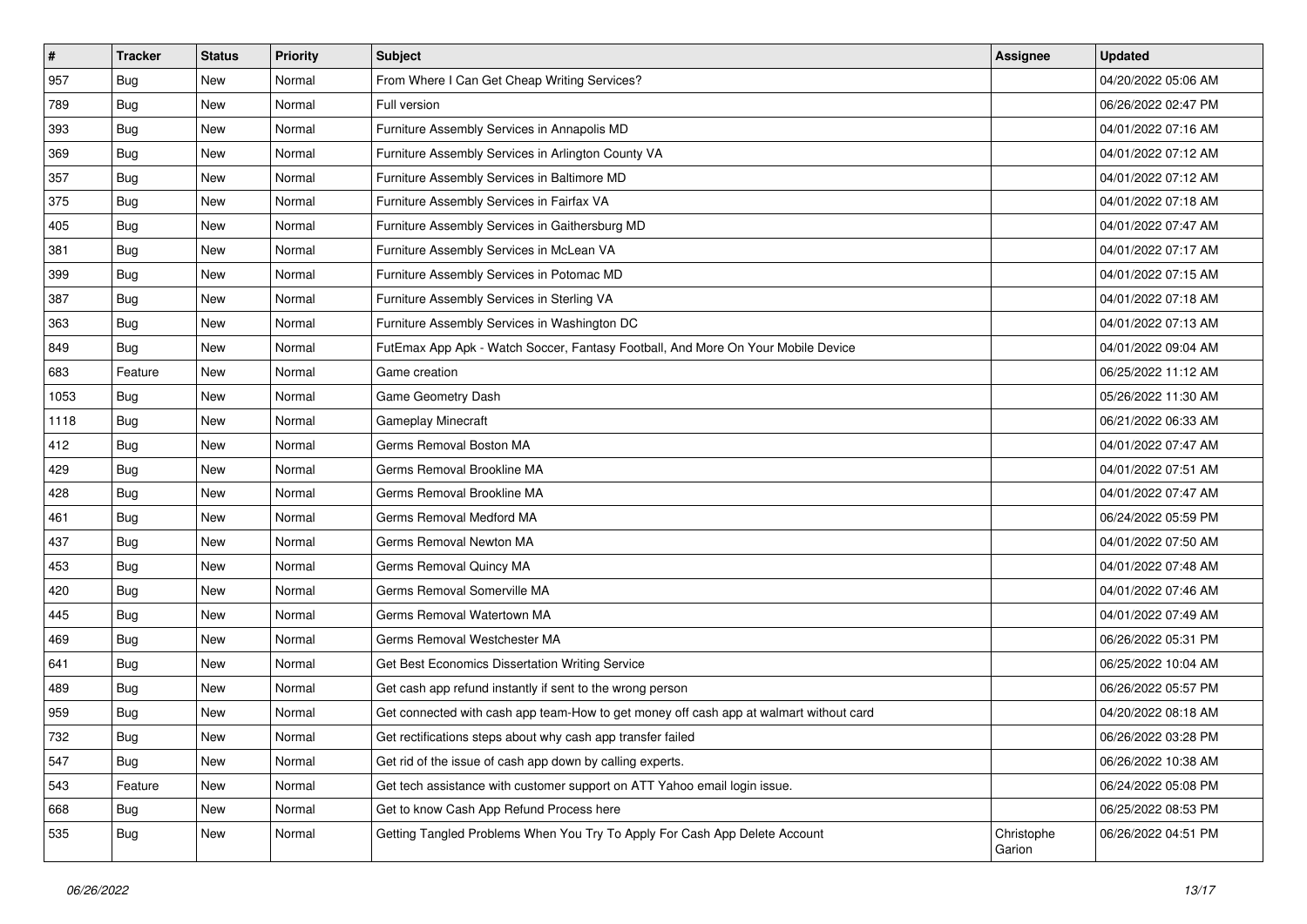| $\vert$ # | <b>Tracker</b> | <b>Status</b> | <b>Priority</b> | <b>Subject</b>                                                                                                                                                                                                                                    | Assignee               | <b>Updated</b>      |
|-----------|----------------|---------------|-----------------|---------------------------------------------------------------------------------------------------------------------------------------------------------------------------------------------------------------------------------------------------|------------------------|---------------------|
| 162       | <b>Bug</b>     | <b>New</b>    | Normal          | gfyuik9                                                                                                                                                                                                                                           | Hamza<br>Bourbouh      | 04/01/2022 08:01 AM |
| 120       | <b>Bug</b>     | New           | Normal          | ghfjtkx                                                                                                                                                                                                                                           | Pierre-Loïc<br>Garoche | 06/26/2022 04:31 PM |
| 806       | Feature        | New           | Normal          | Go everywhere thanks to mapquest driving directions                                                                                                                                                                                               |                        | 06/25/2022 09:13 PM |
| 965       | <b>Bug</b>     | New           | Normal          | Go with cash app customer service to know where I can load my cash app card                                                                                                                                                                       |                        | 04/22/2022 01:07 PM |
| 118       | <b>Bug</b>     | New           | Normal          | golf                                                                                                                                                                                                                                              | Anonymous              | 06/26/2022 10:39 AM |
| 903       | Feature        | New           | Normal          | Good game                                                                                                                                                                                                                                         |                        | 04/11/2022 08:39 AM |
| 892       | <b>Bug</b>     | <b>New</b>    | Normal          | Good game                                                                                                                                                                                                                                         |                        | 04/01/2022 09:15 AM |
| 901       | Feature        | New           | Normal          | good game ever                                                                                                                                                                                                                                    |                        | 06/26/2022 06:25 PM |
| 900       | Feature        | New           | Normal          | good game ever                                                                                                                                                                                                                                    |                        | 04/02/2022 11:59 AM |
| 834       | <b>Bug</b>     | New           | Normal          | Grasp the secret to relieve stress and fatigue                                                                                                                                                                                                    |                        | 04/01/2022 08:57 AM |
| 818       | Bug            | New           | Normal          | Have you ever played a basketball game?                                                                                                                                                                                                           | Corentin<br>Lauverjat  | 04/01/2022 08:55 AM |
| 285       | Bug            | <b>New</b>    | Normal          | Have you ever written an essay?                                                                                                                                                                                                                   |                        | 06/26/2022 05:15 PM |
| 137       | <b>Bug</b>     | New           | Normal          | hcbets                                                                                                                                                                                                                                            |                        | 04/01/2022 07:52 AM |
| 177       | Feature        | New           | Normal          | HD lace silky straight human hair wig                                                                                                                                                                                                             |                        | 04/01/2022 08:41 AM |
| 492       | <b>Bug</b>     | <b>New</b>    | Normal          | HD Streamz MOD APK v3.5.5 (Keine Werbung)                                                                                                                                                                                                         |                        | 06/26/2022 07:29 AM |
| 295       | Bug            | New           | Normal          | Headliner Repair Services in Jonesboro GA                                                                                                                                                                                                         |                        | 04/01/2022 07:21 AM |
| 305       | <b>Bug</b>     | New           | Normal          | Headliner Repair Services in Norcross GA                                                                                                                                                                                                          |                        | 04/01/2022 07:19 AM |
| 1088      | Bug            | New           | Normal          | Health And Fitness Tips 2022                                                                                                                                                                                                                      | Pierre-Loïc<br>Garoche | 06/20/2022 06:42 AM |
| 182       | <b>Bug</b>     | New           | Normal          | Healthcare Custom Writing Services                                                                                                                                                                                                                |                        | 06/25/2022 12:31 AM |
| 181       | Bug            | New           | Normal          | <b>Healthcare Custom Writing Services</b>                                                                                                                                                                                                         |                        | 06/26/2022 09:26 AM |
| 627       | Bug            | New           | Normal          | <b>HELO</b>                                                                                                                                                                                                                                       |                        | 06/26/2022 06:42 AM |
| 544       | Bug            | New           | Normal          | Hey! I had a very cool idea to order our general picture on canvas for my family as a gift. But couldn't find a<br>good one. Once my friend advised me this article in which I found what I was looking for and gave a cool gift to<br>my family. |                        | 06/15/2022 08:13 PM |
| 187       | Bug            | New           | Normal          | High Quality Replic 350 V2 Carbon                                                                                                                                                                                                                 |                        | 04/01/2022 08:40 AM |
| 508       | Bug            | New           | Normal          | hire a professional dissertation help                                                                                                                                                                                                             |                        | 06/26/2022 03:38 PM |
| 186       | Feature        | New           | Normal          | homoeobazaar                                                                                                                                                                                                                                      |                        | 04/01/2022 08:40 AM |
| 180       | Feature        | New           | Normal          | homoeobazaar                                                                                                                                                                                                                                      |                        | 06/26/2022 01:57 PM |
| 195       | <b>Bug</b>     | New           | Normal          | homoeobazaar                                                                                                                                                                                                                                      |                        | 04/01/2022 08:23 AM |
| 196       | <b>Bug</b>     | <b>New</b>    | Normal          | Homoeobazaar For Homeopathy Medicines                                                                                                                                                                                                             |                        | 06/25/2022 08:34 PM |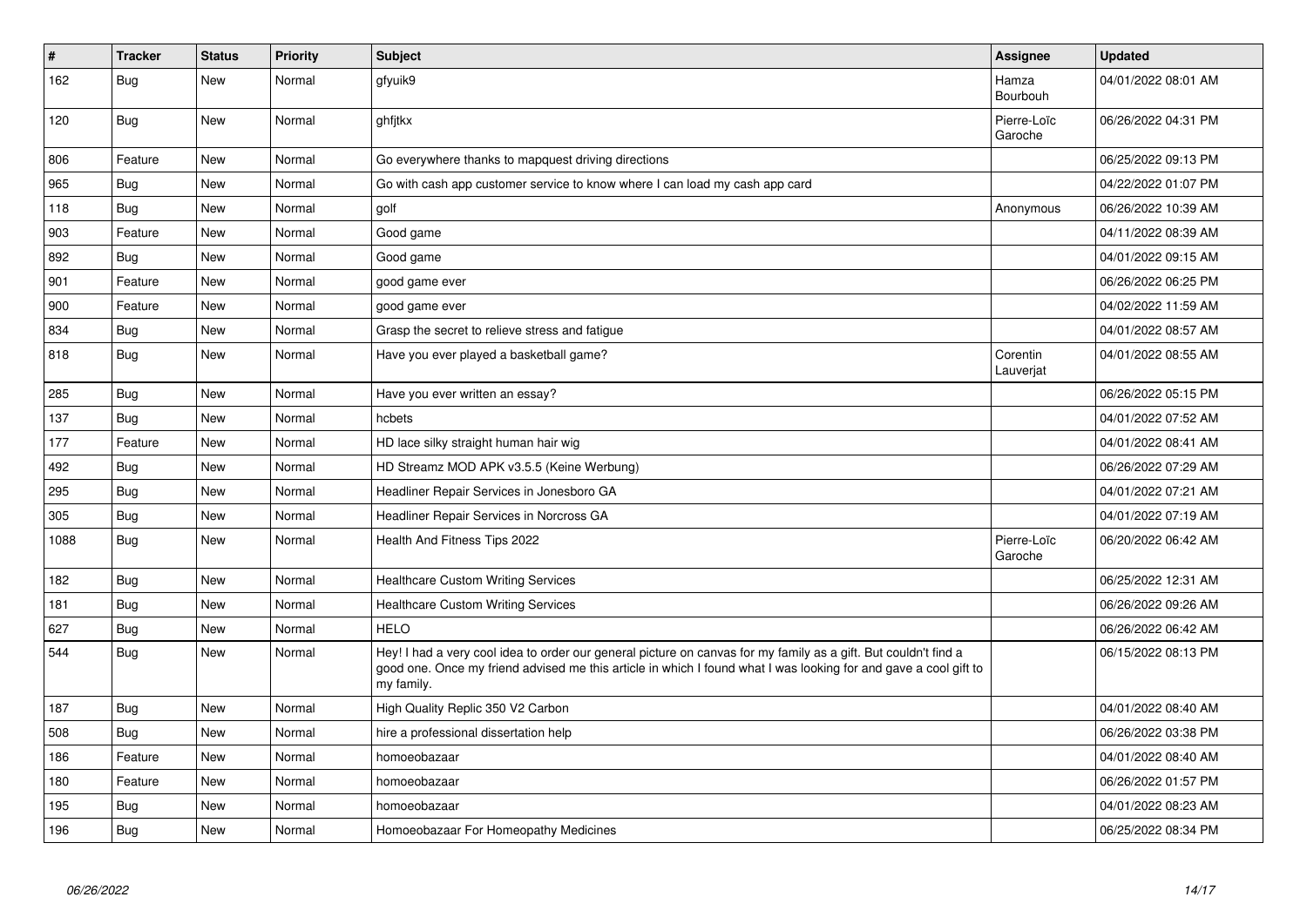| $\vert$ # | <b>Tracker</b> | <b>Status</b> | <b>Priority</b> | <b>Subject</b>                                                                   | <b>Assignee</b>        | <b>Updated</b>      |
|-----------|----------------|---------------|-----------------|----------------------------------------------------------------------------------|------------------------|---------------------|
| 671       | <b>Bug</b>     | New           | Normal          | Hot games                                                                        | Pierre-Loïc<br>Garoche | 06/26/2022 12:40 AM |
| 274       | Bug            | <b>New</b>    | Normal          | How AI is transforming coupon marketing campaigns?                               | Anonymous              | 04/01/2022 08:19 AM |
| 919       | Feature        | New           | Normal          | How can I check my Cash App card balance by dialing a number?                    |                        | 04/10/2022 09:07 AM |
| 589       | <b>Bug</b>     | <b>New</b>    | Normal          | How can I get the cash app phone number of customer support?                     |                        | 06/26/2022 01:59 PM |
| 631       | Bug            | <b>New</b>    | Normal          | How Can I Load Cash App Card at Walmart straight away?                           |                        | 06/26/2022 04:07 PM |
| 630       | Bug            | <b>New</b>    | Normal          | How Can I Load Cash App Card at Walmart straight away?                           |                        | 06/26/2022 12:04 AM |
| 629       | <b>Bug</b>     | <b>New</b>    | Normal          | How Can I Load Cash App Card at Walmart straight away?                           |                        | 06/24/2022 07:55 PM |
| 933       | <b>Bug</b>     | New           | Normal          | How Can I Watch Movies on My Mobile Phone                                        |                        | 06/24/2022 12:55 AM |
| 706       | Bug            | New           | Normal          | How Can You Cancel A Cash App Payment Without Any Prior Information?             |                        | 06/26/2022 09:13 AM |
| 501       | Bug            | <b>New</b>    | Normal          | How Do I Annihilate Cash App Transfer Failed Problems Effectively                | Pierre-Loïc<br>Garoche | 06/26/2022 04:03 PM |
| 815       | Bug            | New           | Normal          | how do i call cash app customer service                                          | Xavier Thirioux        | 06/23/2022 08:36 AM |
| 971       | <b>Bug</b>     | New           | Normal          | How Do I Check Balance On Cash App Card With Optimum Ease?                       |                        | 04/23/2022 08:43 PM |
| 783       | Bug            | <b>New</b>    | Normal          | How Do I Determine The Reasons And Solutions To Fix Cash App Transfer Failed?    |                        | 06/26/2022 12:30 PM |
| 1106      | Bug            | New           | Normal          | How Do I Get Cash App ++ Without Confronting Any Technical Glitches?             |                        | 06/25/2022 09:53 PM |
| 719       | <b>Bug</b>     | New           | Normal          | How Do I Send \$5000 Through Cash App Account With Ease?                         |                        | 06/26/2022 12:11 PM |
| 758       | Bug            | <b>New</b>    | Normal          | How Do I Study Consistently For Hours?                                           |                        | 04/01/2022 09:01 AM |
| 737       | <b>Bug</b>     | New           | Normal          | How Do I Talk To A Live Person At Facebook If Anything Is Doubtful?              |                        | 04/01/2022 09:20 AM |
| 1087      | Bug            | New           | Normal          | How do new writers start out?                                                    |                        | 06/10/2022 03:25 PM |
| 796       | Bug            | New           | Normal          | How Does Cash App ++ actually work and What is the process of it                 |                        | 06/22/2022 07:03 AM |
| 720       | <b>Bug</b>     | New           | Normal          | How does Cash App Phone Number provide a quick treatment?                        |                        | 06/25/2022 02:32 PM |
| 524       | <b>Bug</b>     | <b>New</b>    | Normal          | How Does Google Account Recovery Work If Your Account Is Hacked?                 |                        | 06/25/2022 07:08 PM |
| 733       | Bug            | <b>New</b>    | Normal          | How does one go about getting a book deal?                                       |                        | 04/01/2022 09:33 AM |
| 594       | Feature        | New           | Normal          | How does research proposal help online make it easy for me?                      |                        | 06/23/2022 04:40 PM |
| 928       | Bug            | New           | Normal          | How Does Sutton Bank Cash App Customer Service Help In Answering Your Questions? |                        | 04/12/2022 11:36 AM |
| 215       | <b>Bug</b>     | <b>New</b>    | Normal          | How For Top Level Cell Phone For You                                             |                        | 06/26/2022 10:03 AM |
| 212       | Feature        | <b>New</b>    | Normal          | How good is the market for gaming mobile apps at the moment?                     |                        | 05/17/2022 11:09 AM |
| 633       | <b>Bug</b>     | New           | Normal          | How i can i solve my issue                                                       |                        | 04/01/2022 09:38 AM |
| 742       | Bug            | New           | Normal          | How Long Does Cash App Support Take To Respond For A Better Support?             |                        | 06/25/2022 11:00 PM |
| 916       | Bug            | New           | Normal          | How long does it take to write a book?                                           |                        | 04/07/2022 12:15 PM |
| 955       | Bug            | New           | Normal          | How Long Does Verification Take On Cash App If You Apply For The Verification?   | Christophe<br>Garion   | 06/25/2022 10:50 PM |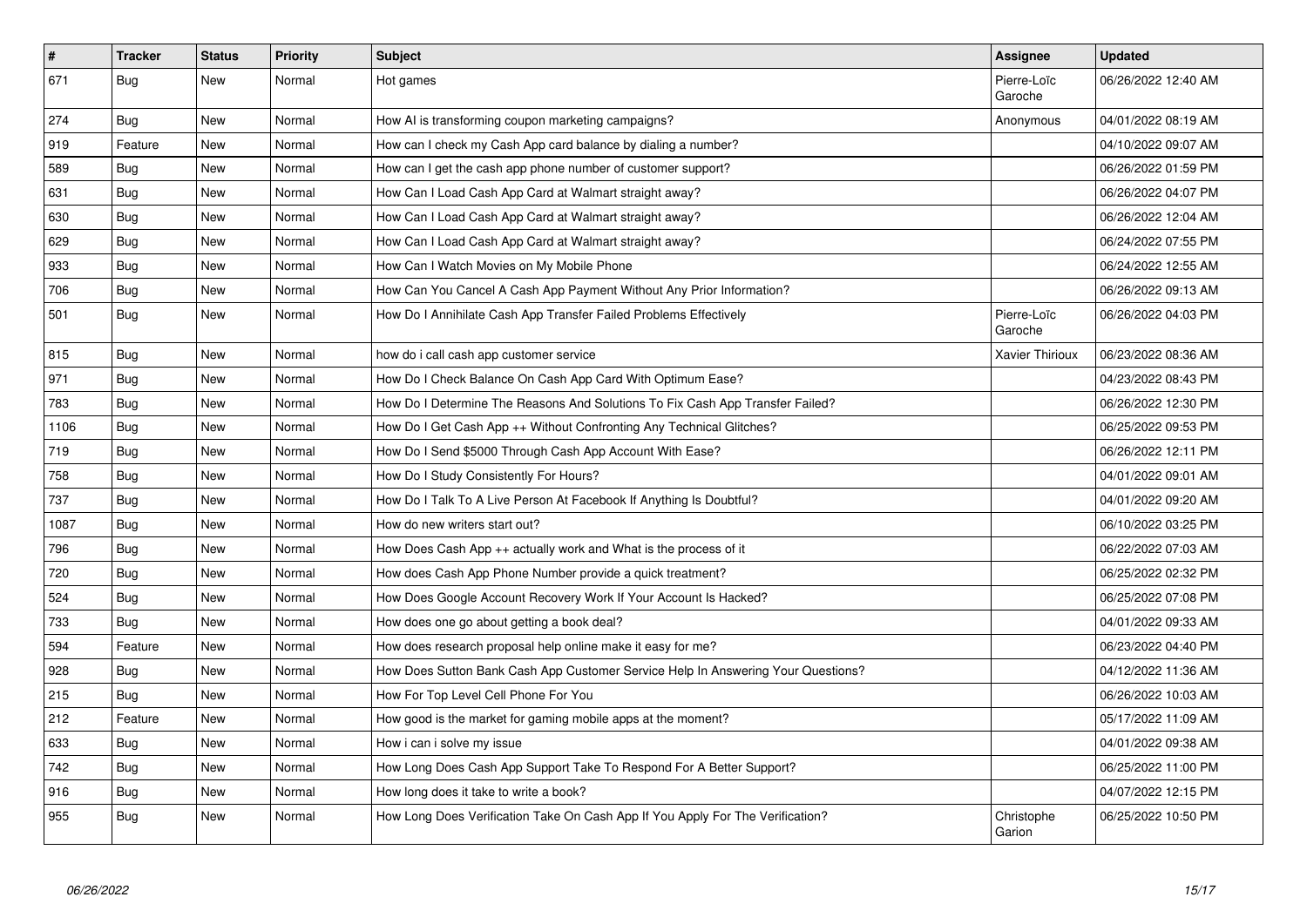| $\vert$ # | Tracker    | <b>Status</b> | <b>Priority</b> | <b>Subject</b>                                                            | <b>Assignee</b>        | <b>Updated</b>      |
|-----------|------------|---------------|-----------------|---------------------------------------------------------------------------|------------------------|---------------------|
| 571       | <b>Bug</b> | New           | Normal          | How may the Cash app dispute your trade?                                  | Pierre-Loïc<br>Garoche | 06/25/2022 05:15 AM |
| 738       | Bug        | New           | Normal          | How Much Amount Do I Get Using The Referral Code For Cash App?            |                        | 04/01/2022 09:03 AM |
| 217       | <b>Bug</b> | New           | Normal          | How this service matter most?                                             |                        | 06/26/2022 06:31 AM |
| 1115      | Bug        | <b>New</b>    | Normal          | How to access your saved favorite Tiktok                                  |                        | 06/26/2022 12:01 PM |
| 784       | <b>Bug</b> | New           | Normal          | How To Add Money On Cash App Card And Check The Funds?                    |                        | 06/26/2022 01:43 PM |
| 762       | <b>Bug</b> | <b>New</b>    | Normal          | How To Add Money To A Cash App Card If Struggling With Low Amount?        |                        | 06/24/2022 07:48 AM |
| 678       | Bug        | New           | Normal          | How to be a winner in buidnow gg                                          |                        | 06/24/2022 06:57 AM |
| 972       | <b>Bug</b> | New           | Normal          | How To Borrow Money From The Cash App? Get To Know About The Same         |                        | 04/25/2022 07:30 AM |
| 852       | <b>Bug</b> | <b>New</b>    | Normal          | How to cancel your French Bee flight within 24 hours?                     |                        | 04/01/2022 09:13 AM |
| 882       | <b>Bug</b> | New           | Normal          | How to change bank account on cash app?                                   |                        | 04/01/2022 09:16 AM |
| 906       | Bug        | New           | Normal          | How To Change Cash App From Business To Personal Account For Any Reasons? |                        | 04/04/2022 09:57 AM |
| 1009      | Bug        | New           | Normal          | How to change routing number on Cash App?                                 |                        | 05/11/2022 07:13 AM |
| 1025      | <b>Bug</b> | <b>New</b>    | Normal          | how to change the logo in wordpress                                       |                        | 06/25/2022 06:20 PM |
| 518       | Bug        | New           | Normal          | How To Check The Balance Of Cash App Account By Taking Cash App Support?  |                        | 06/25/2022 10:09 AM |
| 536       | <b>Bug</b> | New           | Normal          | How to check the balance on the cash app card                             | Hamza<br>Bourbouh      | 06/26/2022 11:28 AM |
| 1024      | Bug        | <b>New</b>    | Normal          | How to choose the right broker                                            |                        | 06/25/2022 06:23 PM |
| 533       | Bug        | New           | Normal          | How to complete the homework assignments in economics in the easiest way? |                        | 06/25/2022 04:41 AM |
| 229       | Feature    | New           | Normal          | How To Delete Cash App Account? - Check Out the Steps In Detail           |                        | 05/01/2022 09:06 PM |
| 1101      | <b>Bug</b> | New           | Normal          | How to Delete Cash App History at once?                                   |                        | 06/16/2022 06:49 AM |
| 1064      | <b>Bug</b> | New           | Normal          | How to delete Cash App history?                                           | Pierre-Loïc<br>Garoche | 06/11/2022 10:29 AM |
| 976       | Bug        | New           | Normal          | How to delete the cash app account history right now?                     | Hamza<br>Bourbouh      | 04/27/2022 09:47 AM |
| 697       | Bug        | <b>New</b>    | Normal          | How to Descargar Pura TV For Android                                      |                        | 06/25/2022 06:01 AM |
| 984       | <b>Bug</b> | New           | Normal          | How to disable, permanently delete Twitter account on phone, PC           |                        | 06/26/2022 08:28 AM |
| 608       | Feature    | New           | Normal          | How To Do Hotmail Password Reset Without Phone Number?                    |                        | 04/01/2022 09:22 AM |
| 826       | <b>Bug</b> | New           | Normal          | How to Dowload MXL TV Premium                                             |                        | 05/26/2022 03:34 PM |
| 966       | <b>Bug</b> | New           | Normal          | How to Download the Filmes                                                |                        | 04/23/2022 04:04 AM |
| 591       | Bug        | New           | Normal          | How To Find Facebook Modifications For Your Spotify Premium Apk?          |                        | 06/19/2022 06:07 AM |
| 1038      | Bug        | New           | Normal          | How to Fix Canon Printer Offline ISsue                                    | Pierre-Loïc<br>Garoche | 05/27/2022 05:25 AM |
| 541       | Bug        | New           | Normal          | How to fix the cash app payment failed errors?                            |                        | 06/26/2022 11:01 AM |
| 574       | <b>Bug</b> | New           | Normal          | How to fix the Epson printer offline issue due to a wired connection?     |                        | 06/26/2022 11:19 AM |